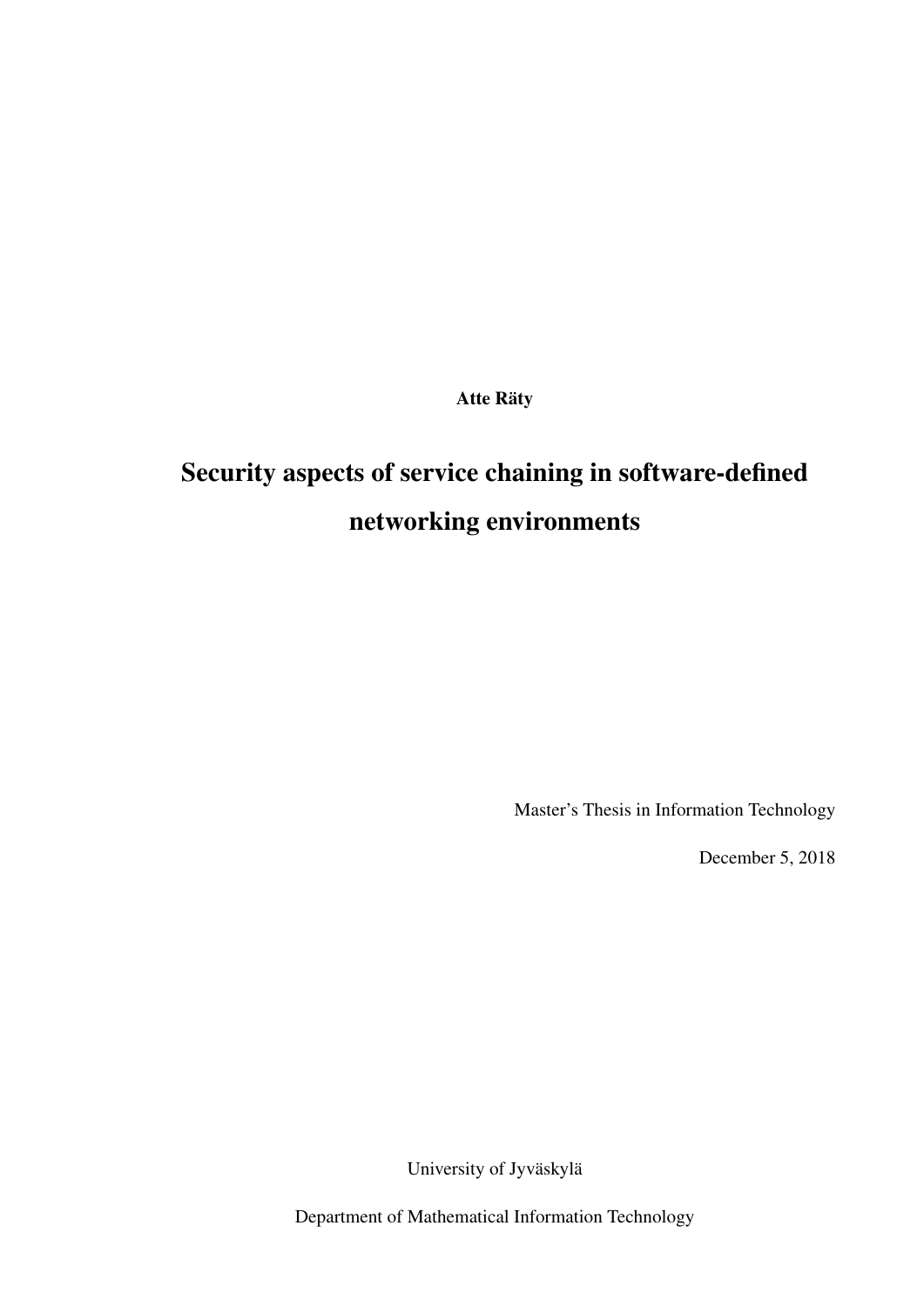Author: Atte Räty

Contact information: atte.t.raty@student.jyu.fi

Supervisor: Timo Hämäläinen

Title: Security aspects of service chaining in software-defined networking environments

Työn nimi: Palveluiden ketjuttamisen tietoturvakysymykset ohjelmallisesti hallituissa tietoverkoissa

Project: Master's Thesis

Study line: Information Technology

Page count: 38+0

Abstract: Software-defined networking is a new computer networking paradigm that brings many new possibilies with it. One of these possibilities is the increased dynamicity of chaining together network services (also known as network service chaining). This way network operators can shape the path the network traffic has to take to reach its destination. This also means that the network operators can easily manipulate the traffic using various services. While this will certainly be useful for various network operators and service providers it may also open up new vectors of attack for malicious actors or change how old attack vectors are utilised. In this paper I will explore the concept of SDN-based service chaining and the security concerns that it may cause from the perspective of a web hosting provider.

Keywords: SDN, software-defined networking, NFV, network function virtualisation, security, service chaining, networking

Suomenkielinen tiivistelmä: Ohjelmistojohtoinen tietoverkkojen hallinta on uusi lähestymistapa tietoverkkojen hallintaan ja se tuo mukanaan uusia mahdollisuuksia. Eräitä näistä mahdollisuuksista ovat monipuolisemmat ja dynaamisemmat mahdollisuudet verkkopalvelujen ketjuttamisen. Käyttäen palvejulen ketjuttamista, tietoverkon hallinnoijat voivat kontrolloida reittiä, jota verkkoliikenteen on käytettävä päästäkseen haluamaansa kohteeseen. Ja koska tietoverkon hallinoija voi kontrolloida tätä reittiä, hän voi myös kontrolloida mitä verkkolii-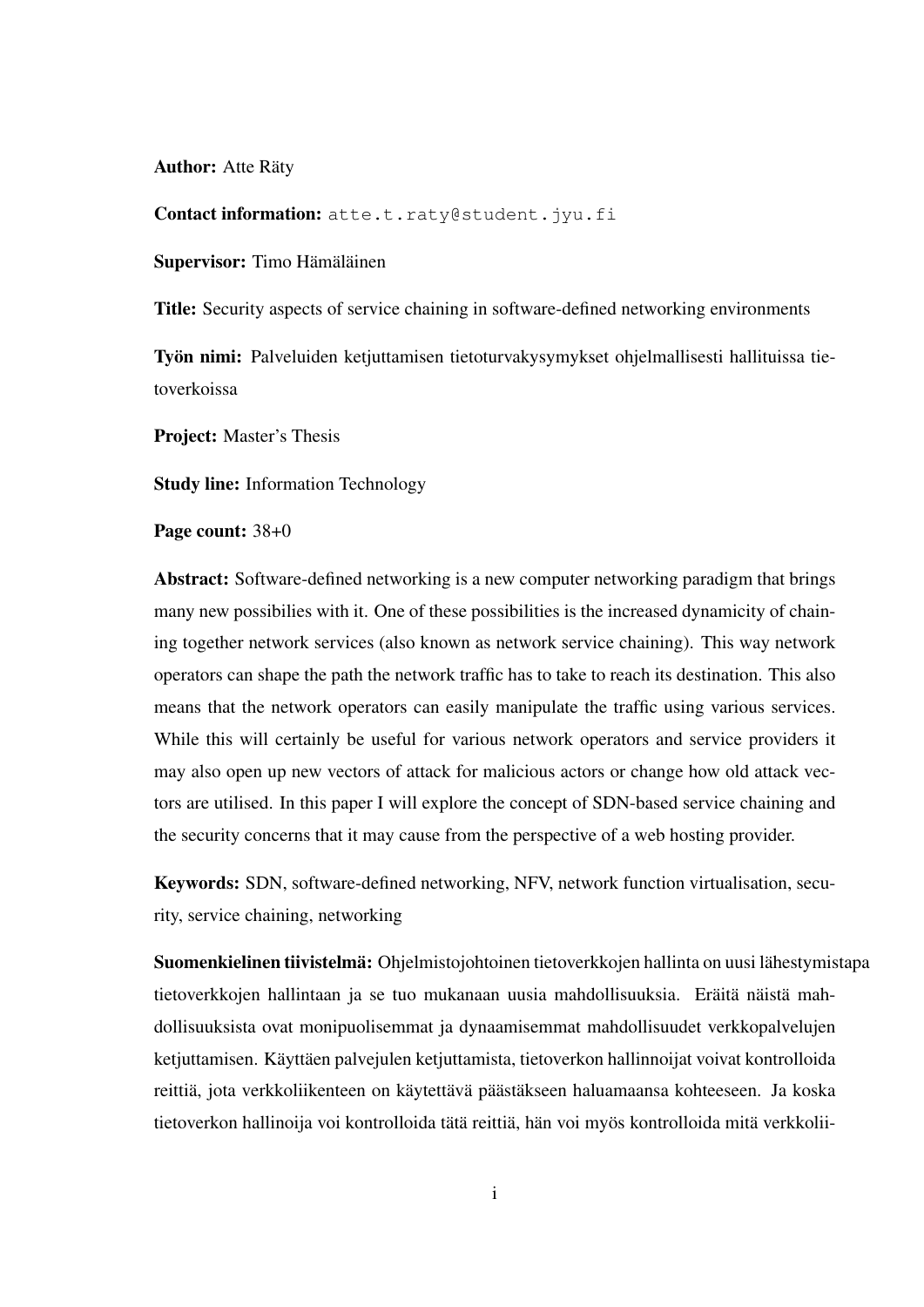kenteelle tehdään tällä reitillä. Tämä ei kuitenkaan tuo mukanaan pelkkiä hyötyjä, vaan tämä voi avata myös uusia väyliä ja hyökkäysmuotoja vihamielisille tahoille. Tulen tässä tutkimuksessa käsittelemaan ohjelmistojohtoisen tietoverkkojen hallinnan mahdollistamaan palvelujen ketjuttamiseen liittyviä tietoturvakysymyksiä verkkopalveluja ylläpitävän toimijan näkökulmasta.

Avainsanat: SDN, ohjelmistojohtoiset titetoverkot, NFV, tietoverkkopalveluiden virtualisointi, tietoturva, palvelujen ketjutus, tietoverkot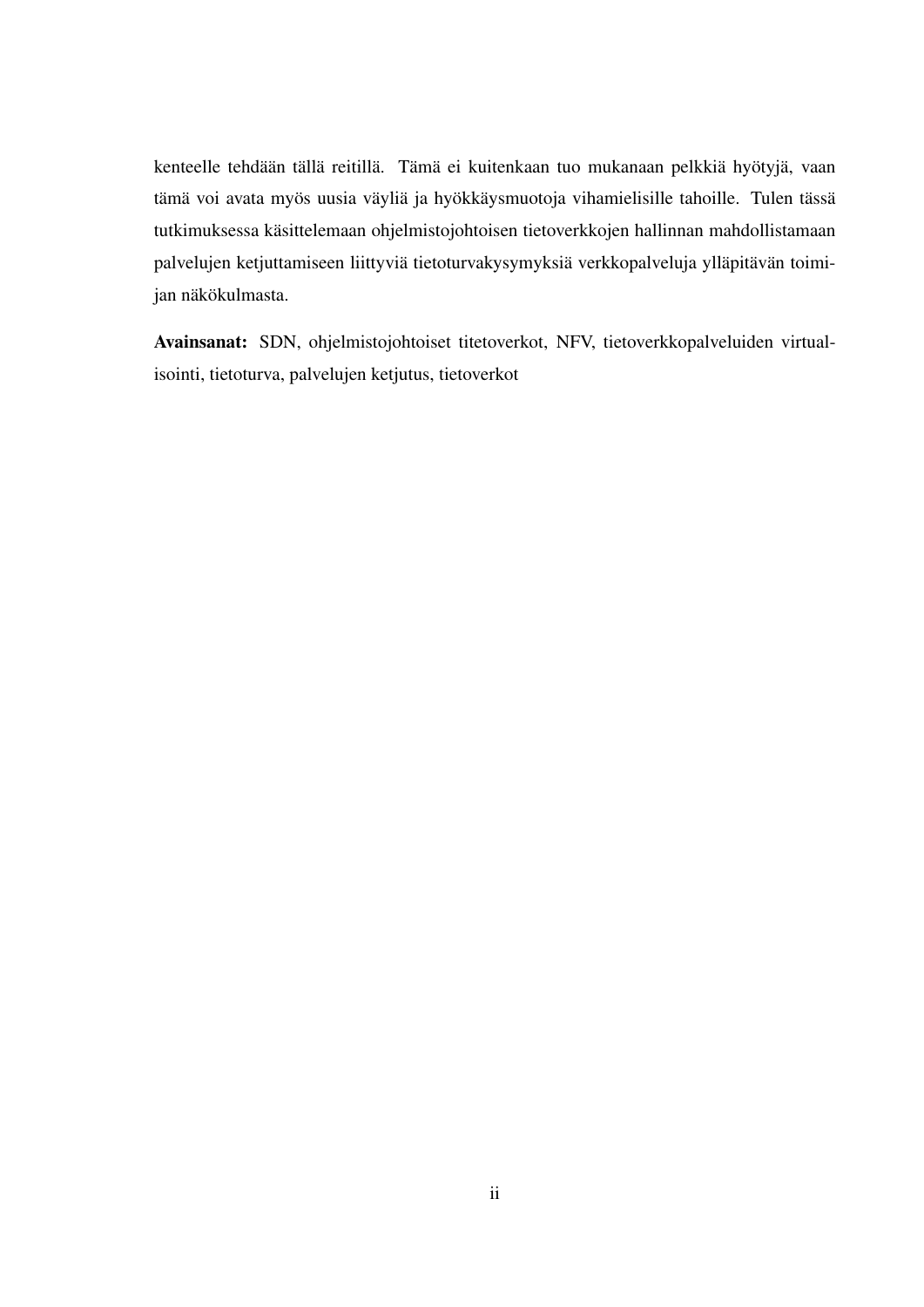# **Contents**

| $\mathbf{1}$   | 1.1                                    |                                                                                                                            |             |  |  |  |  |
|----------------|----------------------------------------|----------------------------------------------------------------------------------------------------------------------------|-------------|--|--|--|--|
| $\overline{2}$ | 2.1<br>2.2                             |                                                                                                                            |             |  |  |  |  |
| 3              | 3.1<br>3.2<br>3.3<br>3.4<br>3.5<br>3.6 | The relationship between network function virtualisation and software-                                                     |             |  |  |  |  |
| $\overline{4}$ | 4.1<br>4.2<br>4.3                      | Software-defined networking and service chaining 16                                                                        |             |  |  |  |  |
| 5              | 5.1<br>5.2<br>5.3<br>5.4<br>5.5<br>5.6 | SECURITY ASPECTS OF SERVICE CHAINING IN NFV-ENABLED SDN<br>Threats for the combination of SDN, NFV and service chaining 22 |             |  |  |  |  |
| 6.             | 6.1<br>6.2<br>6.3                      | PROPOSED EXPERIMENT                                                                                                        | $\ldots$ 23 |  |  |  |  |
|                |                                        |                                                                                                                            |             |  |  |  |  |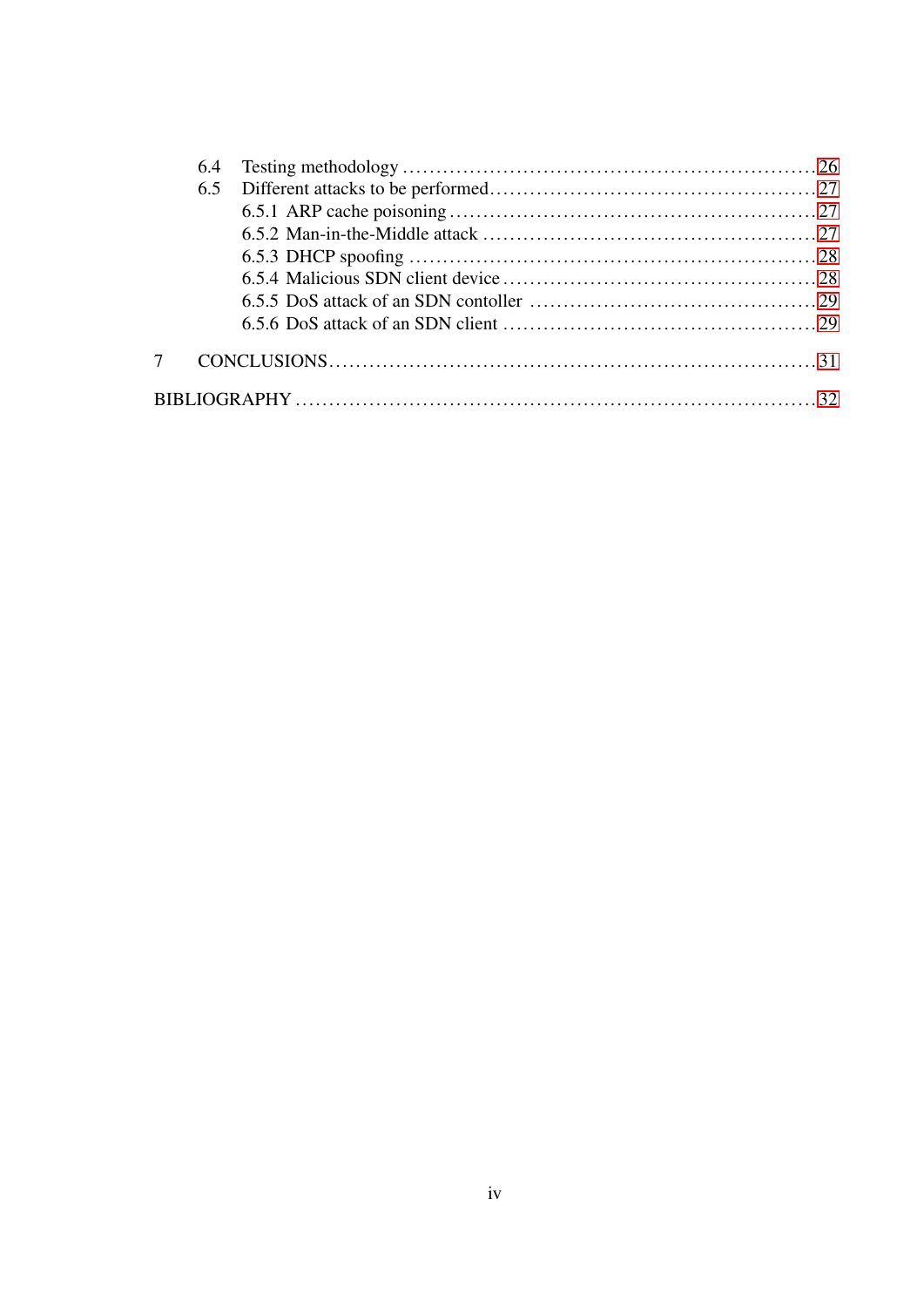# <span id="page-5-0"></span>1 Introduction

The modern world is filled with different kinds of computing devices ranging from smartphones to data centers full of computers acting as servers. The use of these computing devices has become an everyday activity to a great deal of people and a critical part of the way companies do business. Much of the functionality of these computing devices is dependent on network connectivity. This means that network infrastructure is very important (or even critical) to the functioning of these computer systems and, by extension, the modern society. Yet the management of traditional networks is still often cumbersome and resource-intensive (Kreutz et al. [2015;](#page-37-0) Chiosi et al. [2012\)](#page-36-1). Software-defined networking (SDN) is an approach to computer networking that seeks to make the management of computer networks simpler, centralised and software-driven.

The basic principle of software-defined networking is the separation of the data and control planes of network traffic. Control plane refers to the management of how network traffic is routed whereas data plane refers to the actual routing of the network traffic. A central idea in software-defined networking is the centralisation of the control plane's responsibilities (network management and control) to an SDN controller. The SDN controller is a piece of software that is used to manage all the networking equipment (whether virtual or hardware) centrally (Kreutz et al. [2015\)](#page-37-0).

One of the main features of an SDN controller is the abstraction of network configuration. Working with the abstractions provided by the controller, network configuration changes become a lot simpler. The abstractions also serve to allow the controller to expose programmable interfaces (application programming interfaces, APIs) for use by different systems and users (Kreutz et al. [2015\)](#page-37-0). It is easy to see how the simplified network configuration and programmability makes many network management concepts and ideas easier and more feasible to implement and try out.

One of these concepts is service chaining. Service chaining is the concept of chaining network services together in such a manner that network traffic will follow a specified route through various services to gain access to the services ultimately requested by the client.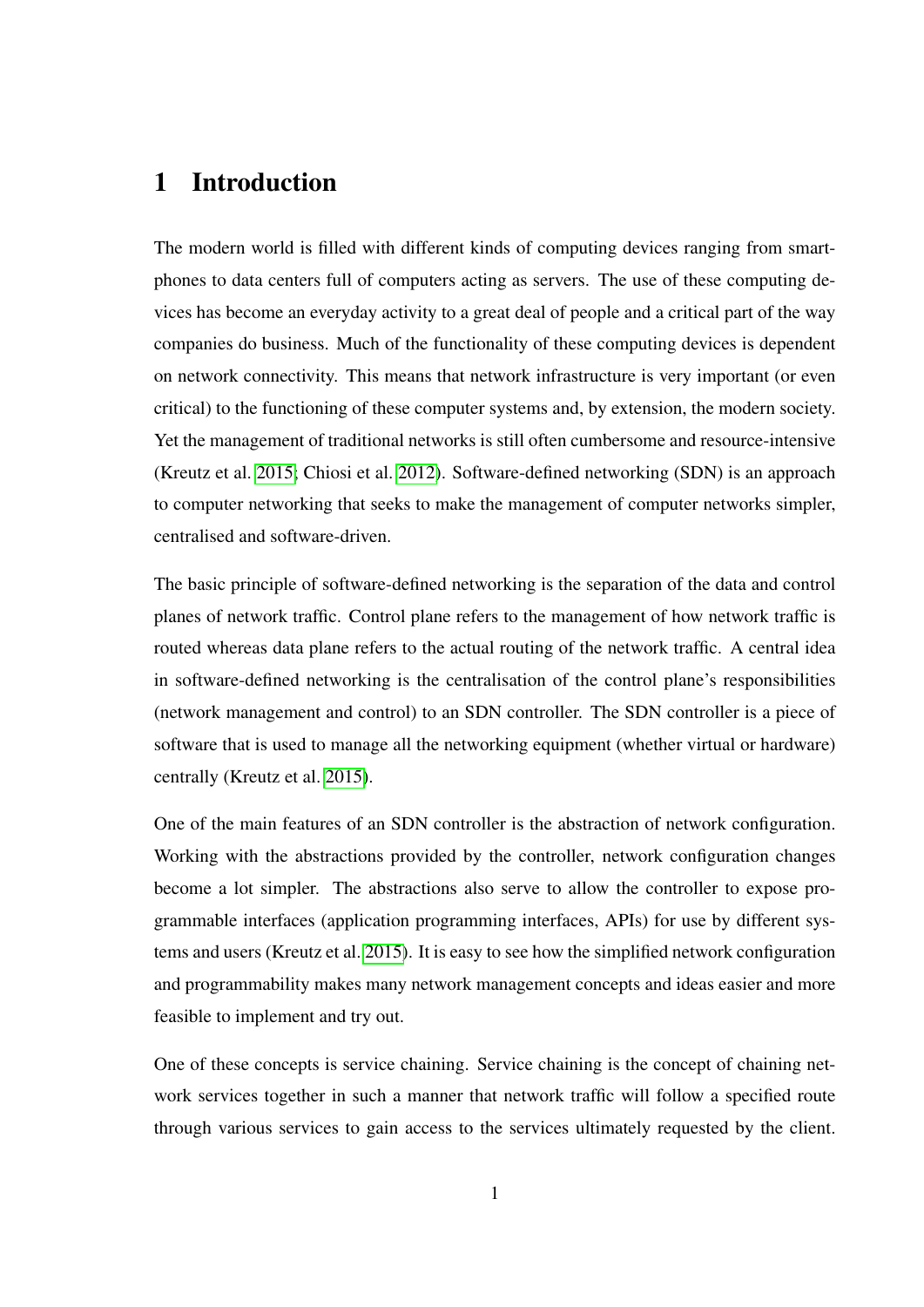The chained services can consist of, for example, firewalls, load balancers, caching servers and web servers (Blendin et al. [2014b\)](#page-36-2). Many of the functions of the chained services are typically performed by hardware middleboxes in traditional networks. With the help of SDN, the process of chaining these services together can be made easier. A network service provider can, for example, have a setup where the quality of streamed video can be changed on-the-fly and even during playback of the said video without any interaction by the end user (Blendin et al. [2014a\)](#page-36-3).

In chapter one I will introduce the topic of my thesis and my research question. In chapter two I will delve into network function virtualisation, what it means and some analysis of it. Chapter three is dedicated to introducing the reader to the concept of SDN and analysis of its benefits and challenges. Chapter four will focus on the concept of service chaining. It should give the reader a clear picture of what service chaining is and some analysis of it. Chapter five is where most of the original work is done. It is dedicated to theoretical security analysis of network function virtualisation, service chaining and SDN environments. On top of analysing all these concepts on their own the security of a system consisting of all three is also analysed. Chapter six introduces an experiment plan that can be used as a basis for future work to perform practical security testing and analysis. Chapter seven is used to present the conclusions of my thesis work.

## <span id="page-6-0"></span>1.1 Research question

New technologies and approaches typically raise new kinds of problems and concerns. In this paper, I will look into the security aspects of service chaining in SDN environments. I will try to find both the security benefits and vulnerabilities that the approach may bring and analyse them. My research question is: "What kinds of security benefits and vulnerabilities result from service chaining in software-defined networking environments?"

To try to answer this question I will look into relevant literature and compare the security aspects of this setup to those of more traditional network setups. I will also plan the creation of an experimental setup consisting of a firewall, an intrusion detection system (IDS), a caching server and a web server that is meant to model a possible setup used by a web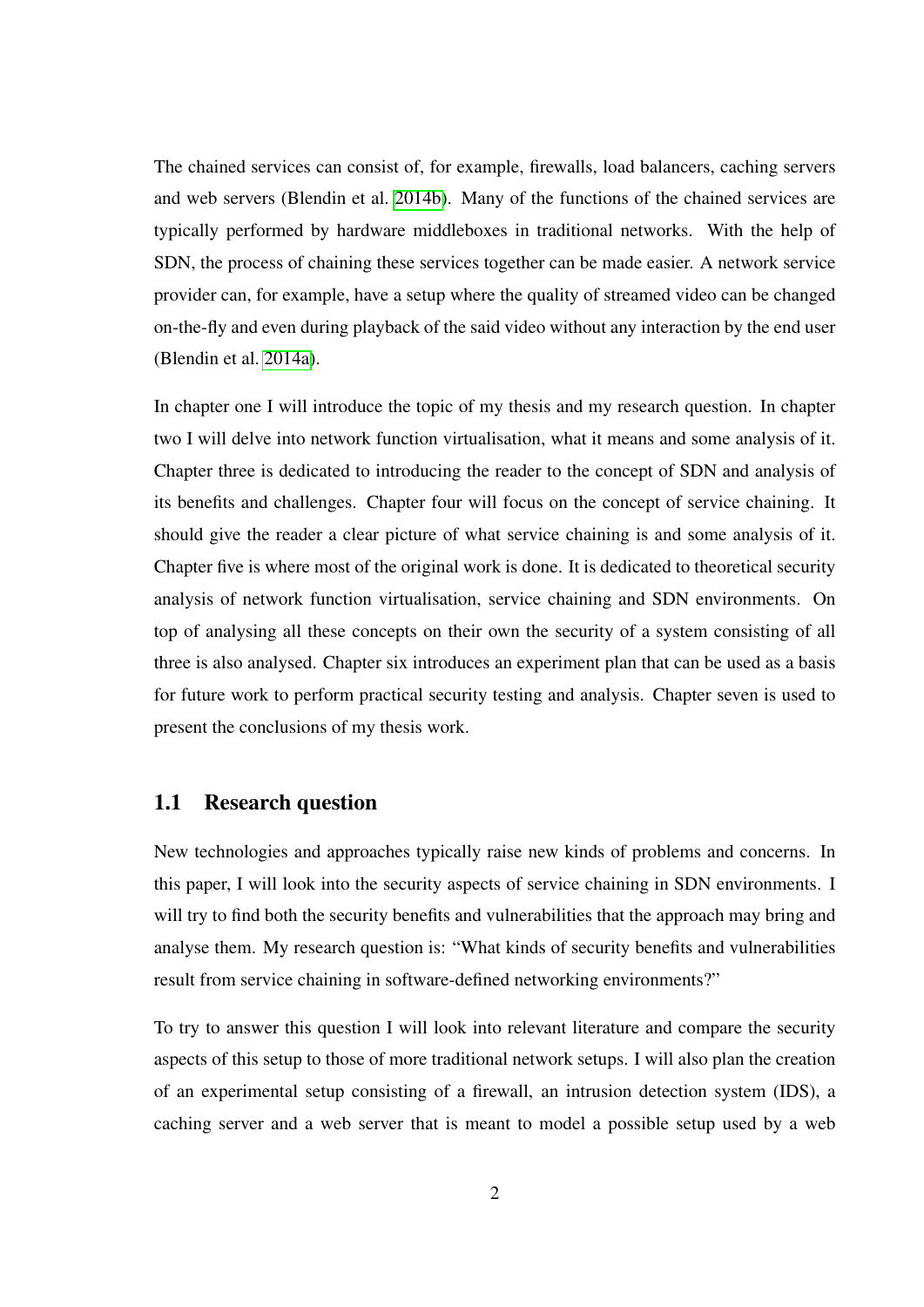hosting provider. I hope this setup will help me and others explore the security aspects of service chaining in SDN environments.

On top of planning the creation of an experimental setup I will also plan some security experiments to be run against this setup. However performing this security testing will be left as future work.

The results of my findings can be used by network operators and service providers to evaluate the risks and benefits associated with service chaining in software-defined networking environments. The results of performing the experiments can also be used to identify weak spots in existing network setups and as an indicator of what might be worth further research.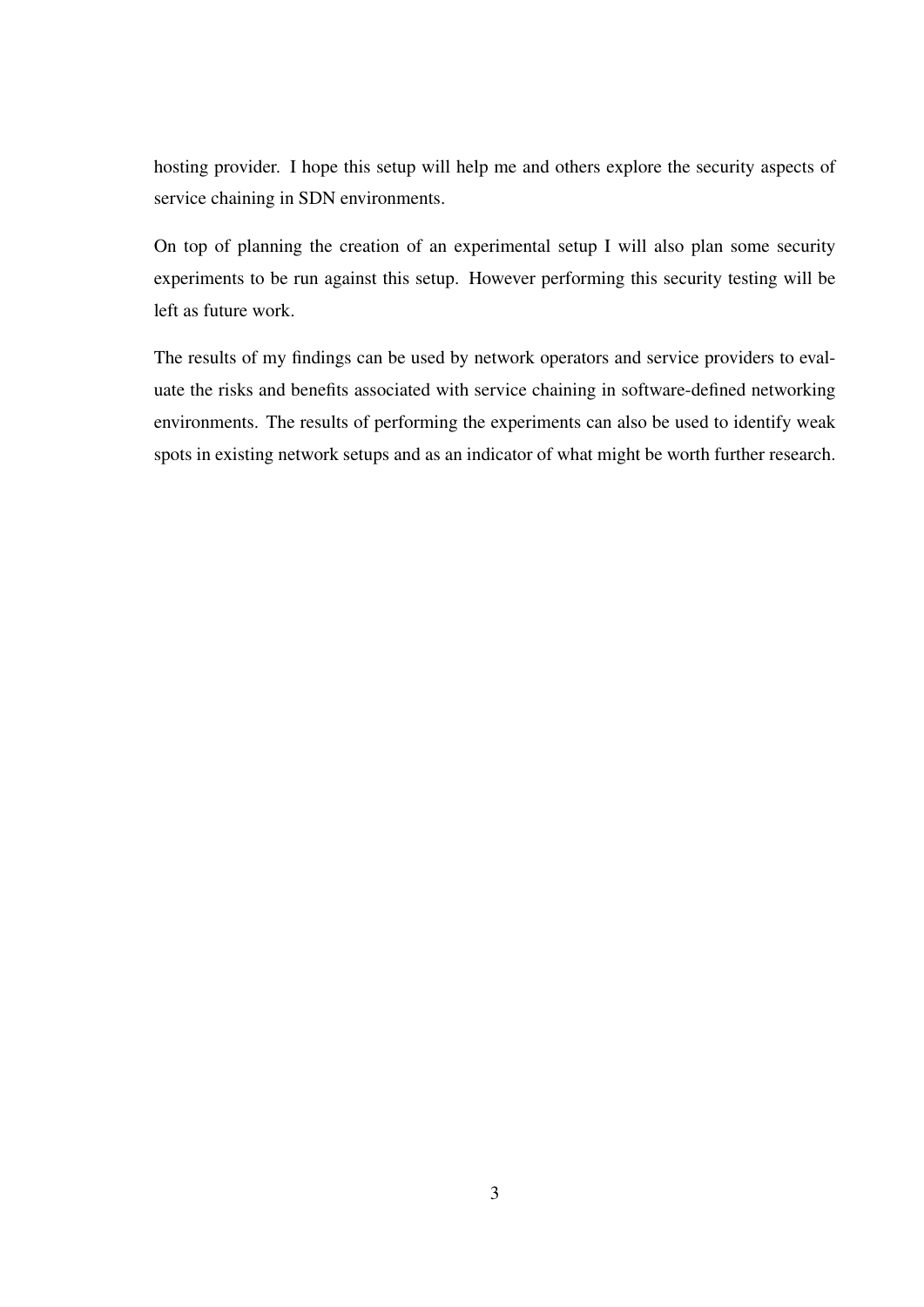# <span id="page-8-0"></span>2 Network function virtualisation

Network function virtualisation (NFV) is the concept of replacing networking hardware (providing networking functionality) with virtualised equipment performing the same functionality. The virtualised equipment typically consists of virtual machines. This is desirable because network hardware is often specialised for certain tasks. With virtualisation it can be replaced with the combination of software and general-purpose hardware resulting in a setup that is typically cheaper and more flexible (Chiosi et al. [2012;](#page-36-1) Blendin et al. [2014b\)](#page-36-2). In practice network function virtualisation can mean, for example, replacing dedicated hardware switches with computers running virtual switches on top of the common x86 processor architecture (Han et al. [2015;](#page-36-4) Chiosi et al. [2012\)](#page-36-1).

## <span id="page-8-1"></span>2.1 The benefits of network function virtualisation

NFV has many benefits over traditional specialised networking hardware. One of the most significant advantages it offers is economical, as already mentioned. Dedicated networking hardware is expensive and resource intensive to procure, deploy and maintain (Chiosi et al. [2012\)](#page-36-1). With NFV all of these dedicated hardware middleboxes can be replaced with traditional commodity server hardware. While one likely needs more commodity hardware to reach the performance of dedicated hardware, commodity hardware is also cheaper and more readily available because the market for it is larger and more competitive.

Networks created using dedicated networking hardware are typically cumbersome to modify or change (Chiosi et al. [2012\)](#page-36-1). Making the backbone of networking software-based allows for better flexibility in the management of the network. This is especially true if the software is running on virtual machines as one can easily fine-tune the configuration (the virtualised hardware) the software is running on. The increased flexibility allows one to better keep up with new innovations and trends and include new technologies into the network. The increased flexibility also makes it easier to have complicated and detailed network setups and topologies.

The combination of the flexibility of the network setup and the hardware running it results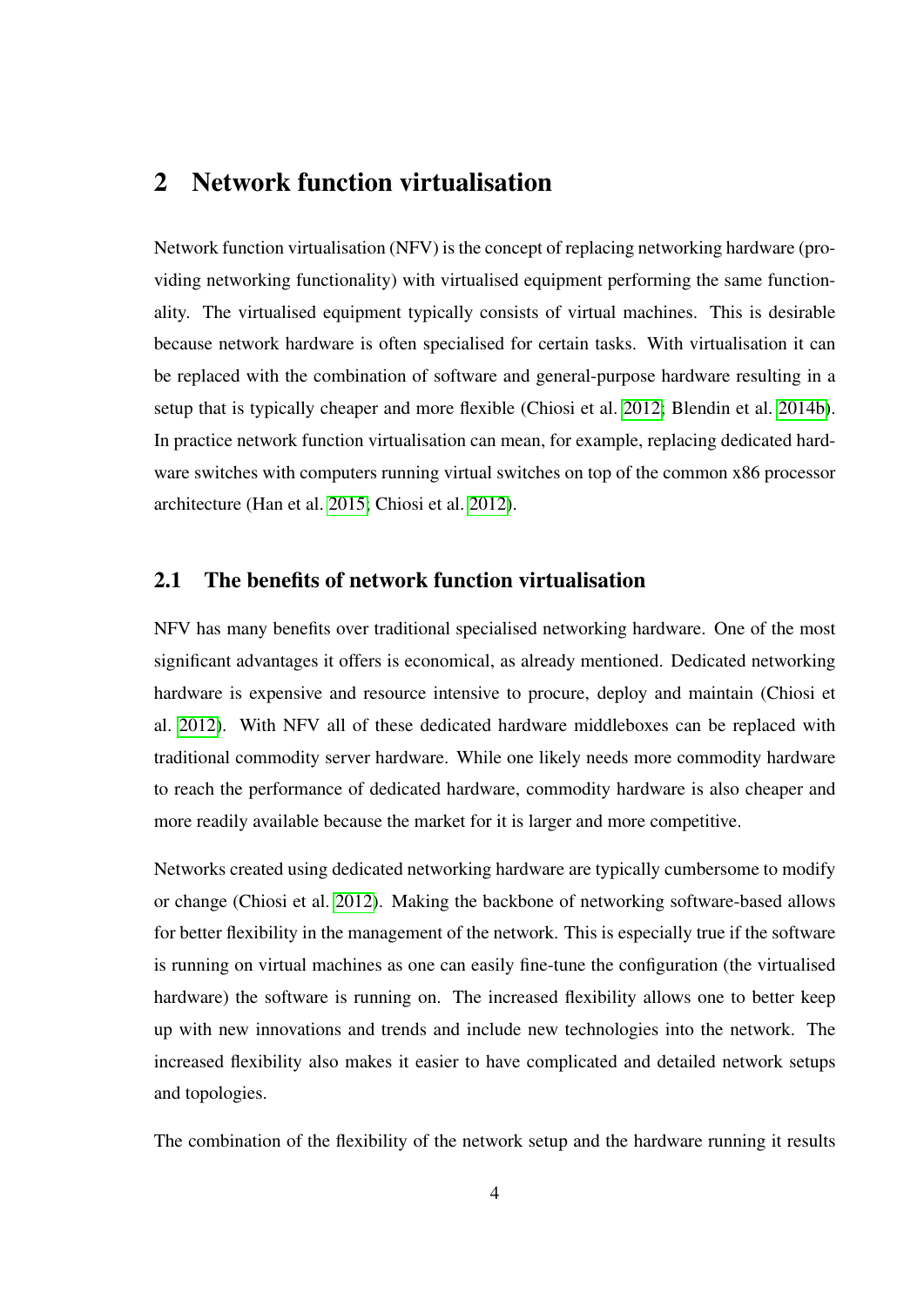in a good scalability of network capacity. When it is easy to both setup and procure new hardware it makes scaling up to the growing demands of the network easy. When the management and configuration of the network is easy, it is also easy to scale the network down. All of this can even be as simple as configuring the amount of resources the virtual machines have available to them or how many virtual machines are running so you may not even need to get new hardware.

Dedicated hardware also generally requires specific skill sets to setup, configure and run. With NFV the skills required will shift to more typical system administrator and virtual machine administration skills which are more readily available (Chiosi et al. [2012\)](#page-36-1). This also means it is easier to learn to manage the networking equipment as one does not need to learn multiple vendor specific configuration schemas and practices.

## <span id="page-9-0"></span>2.2 The challenges of network function virtualisation

The most obvious challenge with network function virtualisation is performance. It does not seem plausible for software-based and virtualised solution to beat dedicated hardware at what the hardware is designed to do. The catch is that NFV solutions do not have to beat dedicated hardware's performance. They just need to get close enough so that the value proposition of NFV still comes out ahead in the comparison. This can be through simple monetary value (as commodity server hardware is typically cheaper than dedicated networking hardware even if you have to get more of it) or through the other added benefits of NFV solutions.

Network function virtualisation also faces the challenge of interoperability (Chiosi et al. [2012\)](#page-36-1). The NFV solutions need to be able to run on hardware provided by many different vendors and on many different virtualisation solutions (namely, hypervisors). The support for these platforms needs involvement from the vendors that are competing with each other and trying to provide a case for why their solution is favorable to the competition. NFV solutions also have to be run together with the already existing network setups that rely on dedicated hardware as moving to a completely NFV-based solution at once is often impractical. This requirement is especially tricky since some of these existing setups are legacy systems performing critical functions in critical systems.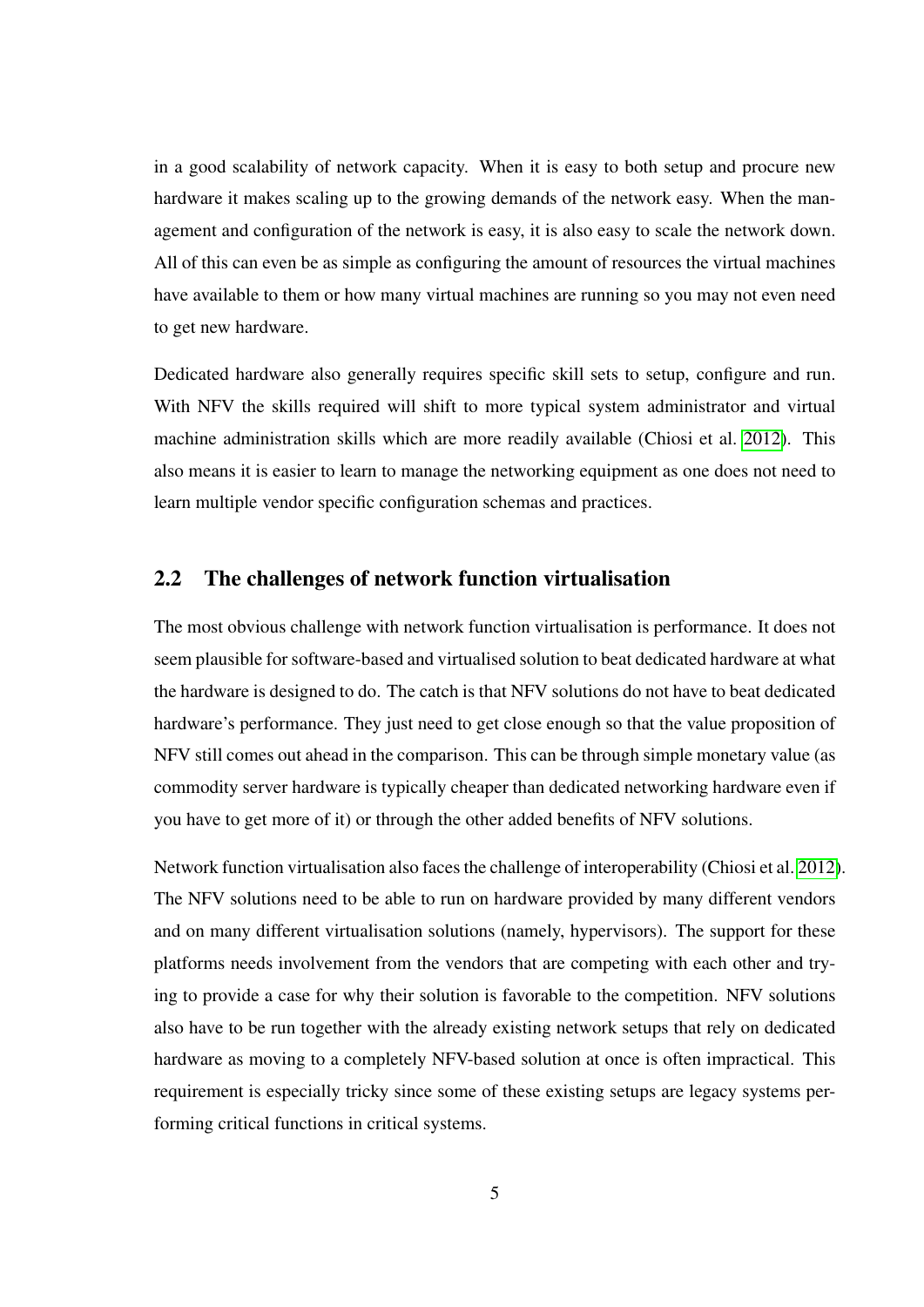Then there is also the problem of security. It is reasonable to assume that transferring the functionality from hardware to software increases the attack surface for attackers. Obviously the current hardware runs software to perform its duties but moving to purely software-based solution means adding at least one additional layer of software being used and more software and complexity commonly results in more potential security vulnerabilities. For example, the technogolies used for virtualisation (hypervisors) are known to have faced security issues in the past (Corporation [2015\)](#page-36-5).

Stability is also going to be one of the major hurdles for NFV since the networking backbone absolutely needs to be stable in the modern world. Virtualising the hardware results in extra complexity and thus more potential for stability affecting failures. With dedicated networking equipment the stability mostly depends on the reliablity of the hardware, the stability of the operating system the hardware is running and the stability of the software controlling the networking functionality. With NFV the reliability burden of the hardware is delegated from the dedicated hardware to commodity hardware and on top of this the host operating system (the one running the virtualisation software) and the virtualisation solution. That means that two more complex software systems are added to the mix so it stands to reason that the stability of the whole solution will be affected.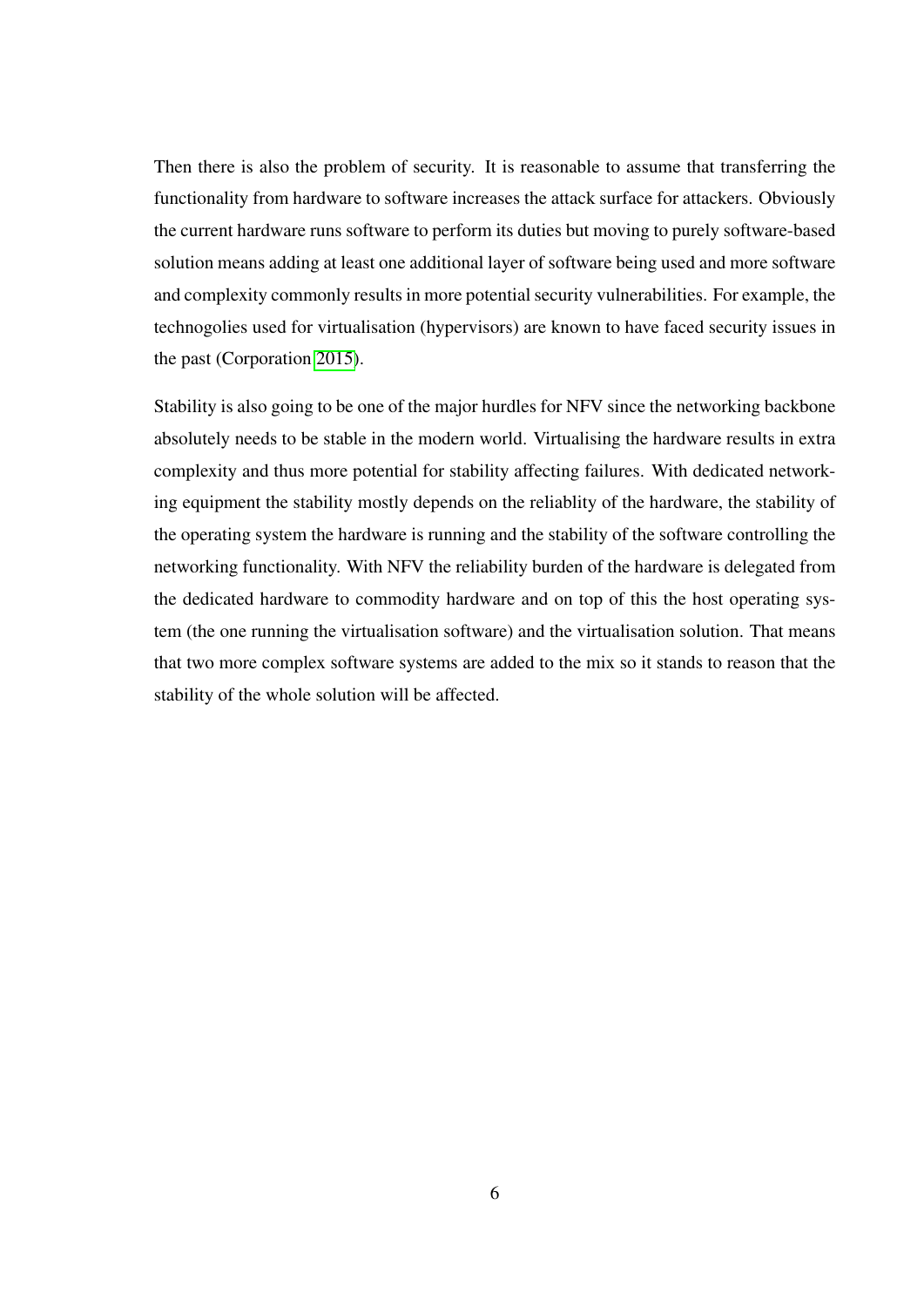# <span id="page-11-0"></span>3 Software-defined networking

## <span id="page-11-1"></span>3.1 How software-defined networking works

The operation of software-defined networking can be roughly divided in three parts. These three parts are handling of the data plane, handling of the control plane and the communication between the SDN controller and the networking devices.

The control plane is handled solely by the SDN controller. It provides all the intelligence of the network and acts as the primary decision maker for the network. It also provides the view of the network to controllers and administrators of the network and enables them to control the network. In essence, it is the brains of the network. One could liken this relationship to how a CEO (SDN controller) of a publicly traded company acts according to the guidelines and requests of the company's stakeholders (network administrators) but does not bother them with the unnecessary details of operating the company (configuring networking solutions).

The handling of the data plane is left to the networking devices (whether hardware or virtual). They handle transferring the network traffic according to the instructions of the SDN controller. If they are not sure about how they should proceed (for example, how to handle a new type of traffic) they consult the SDN controller. The handling of control plane in an SDN environment is not all that different from how it is done in traditional networks.

The communication between the SDN controller and the networking devices happens using a networking protocol. This communication consists of instructions and queries for instructions. Currrently the networking protocol of choice for software-defined networking is commonly OpenFlow though SDN is in no way tied to any specific protocol.

## <span id="page-11-2"></span>3.2 The structure of an SDN controller

The SDN controller, too, can be divided into three distinctive parts. These parts are the northbound APIs, the southbound APIs and the core controller. A user interface for the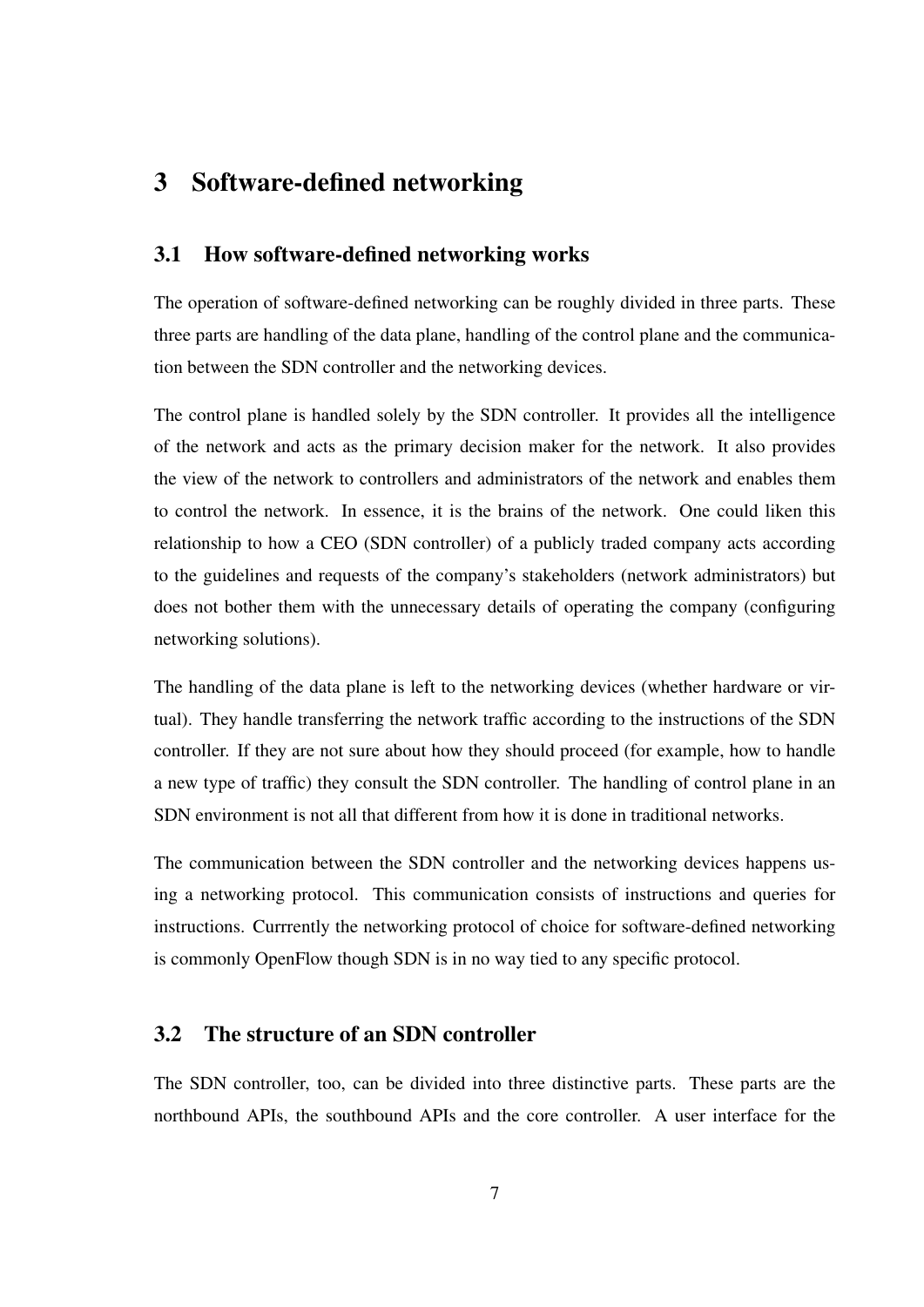controller could coinceivably be called a fourth part but it is built on top of the northbound APIs and does not really affect how the SDN controller functions so it is not treated as a disctinct part of the controller in this paper.

The northbound APIs refer to the interfaces the SDN controller exposes to the outside world. It is these APIs that enable the programmability (and all the related benefits, such as extensiblity) of the SDN controller. As such, the northbound APIs are a huge enabler for the SDN controller. These APIs are used to control the operating of the network and can be used to, for example, make configuration changes.

The southbound APIs refer to the interfaces that enable the SDN controller to connect to a multitude of different networking devices and services and to create the abstractions that make it easier to reason about and operate with these devices and services. In other words, the southbound APIs are the things that enable the SDN controller (and by extension, the concept of software-defined networking) to function. Southbound APIs are the part of an SDN controller that handles communicating with the networking devices and services using the networking protocol of choice.

The core controller refers to the core functionality of the SDN controller, in other words "everything between the northbound and southbound APIs". This is the part where all the functionality associated with an SDN controller resides. The core controller is what makes all the control plane decisions. The northbound and southbound APIs are merely the ways of communicating with the core controller.

The following example will demonstrate how the different parts of the SDN controller interact with each other. A user makes a change in the routing configuration using a web-based user interface. This invokes an action in the northbound API which in turn causes a change in the core controller. This change in the controller gets passed to the southbound APIs that communicate the change to the networking devices using OpenFlow.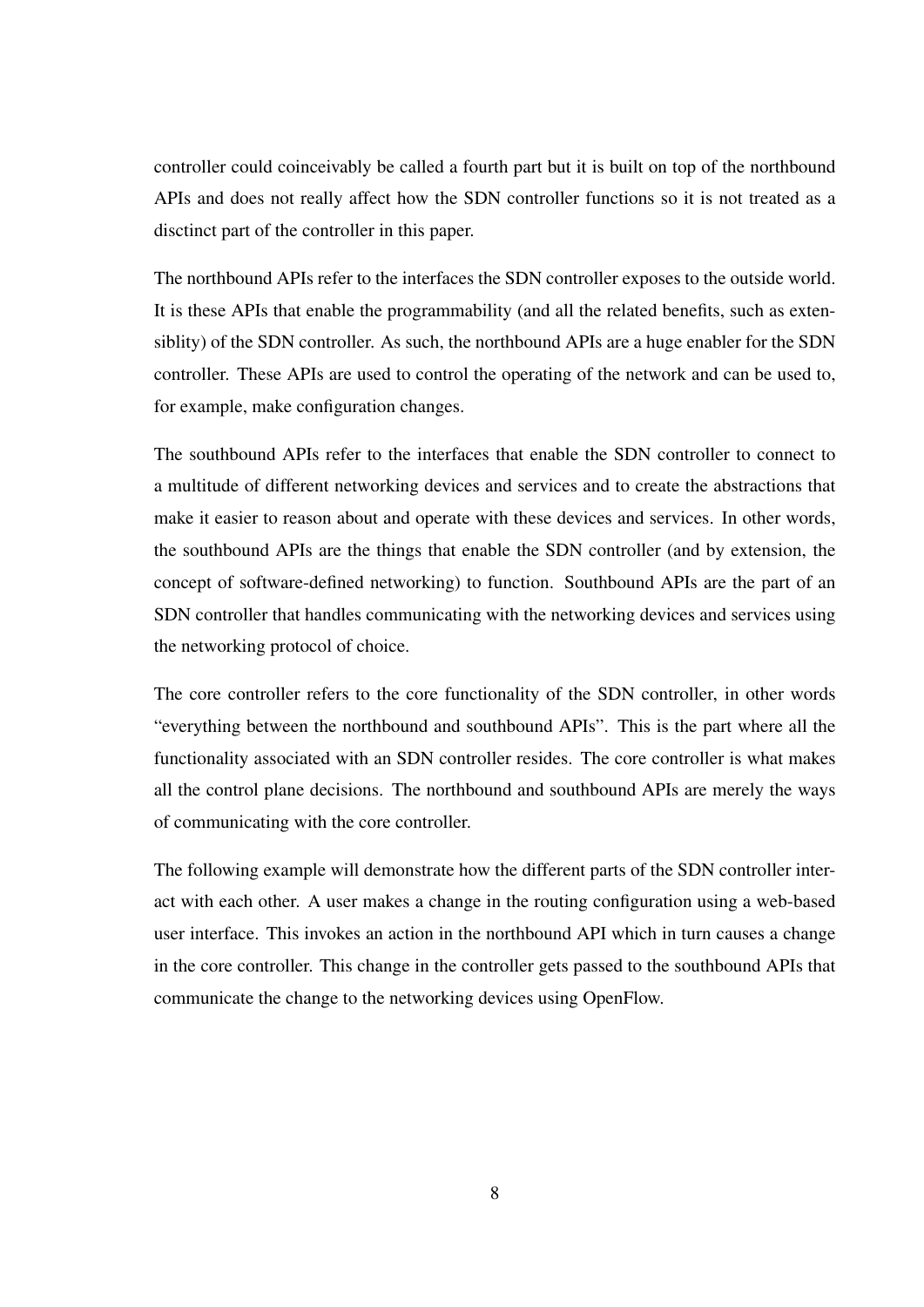## <span id="page-13-0"></span>3.3 OpenFlow

OpenFlow is the de facto standard networking protocol used with software-defined networking. It is mainly utilised in the communication between the SDN controller and the networking devices and services. OpenFlow was originally intended to be a way for researchers to experiment with new protocols in and along side of existing networks using existing hardware (switches) (McKeown et al. [2008\)](#page-37-1).

OpenFlow is based on an Ethernet switch that provides a flow-table, for "flows of network traffic", and a standardised interface to modify this flow-table. (McKeown et al. [2008\)](#page-37-1). Most modern Ethernet switches, even at the time of writing of the original article (2008), already contained these flow-tables and provided functionalities for operating with these flow-tables that shared similarities between different vendors and implementations (McKeown et al. [2008\)](#page-37-1). These factors combined made it an obvious platform for the authors of OpenFlow to build OpenFlow on top of.

When using flow-tables to handle network traffic, the traffic is separated into different flows based on its properties. Each flow can then be configured to perform specific operations on the traffic. In practice this can mean, for example, that traffic coming from different networks can be routed differently or that traffic coming from specific networks can be handled with differing levels of trust. In other words, flow-tables are a way of enhancing the basic functionality of networking devices.

Flow-tables are also used to enable the experimentation on already existing networking hardware without disrupting its normal operations by using the flow-table and its associated interfaces to divide the network traffic to isolated production and research flows (McKeown et al. [2008\)](#page-37-1). This allows researchers and network operators to freely experiment with new networking mechanisms without having to deploy specific devices or building seprate networks for experimentation.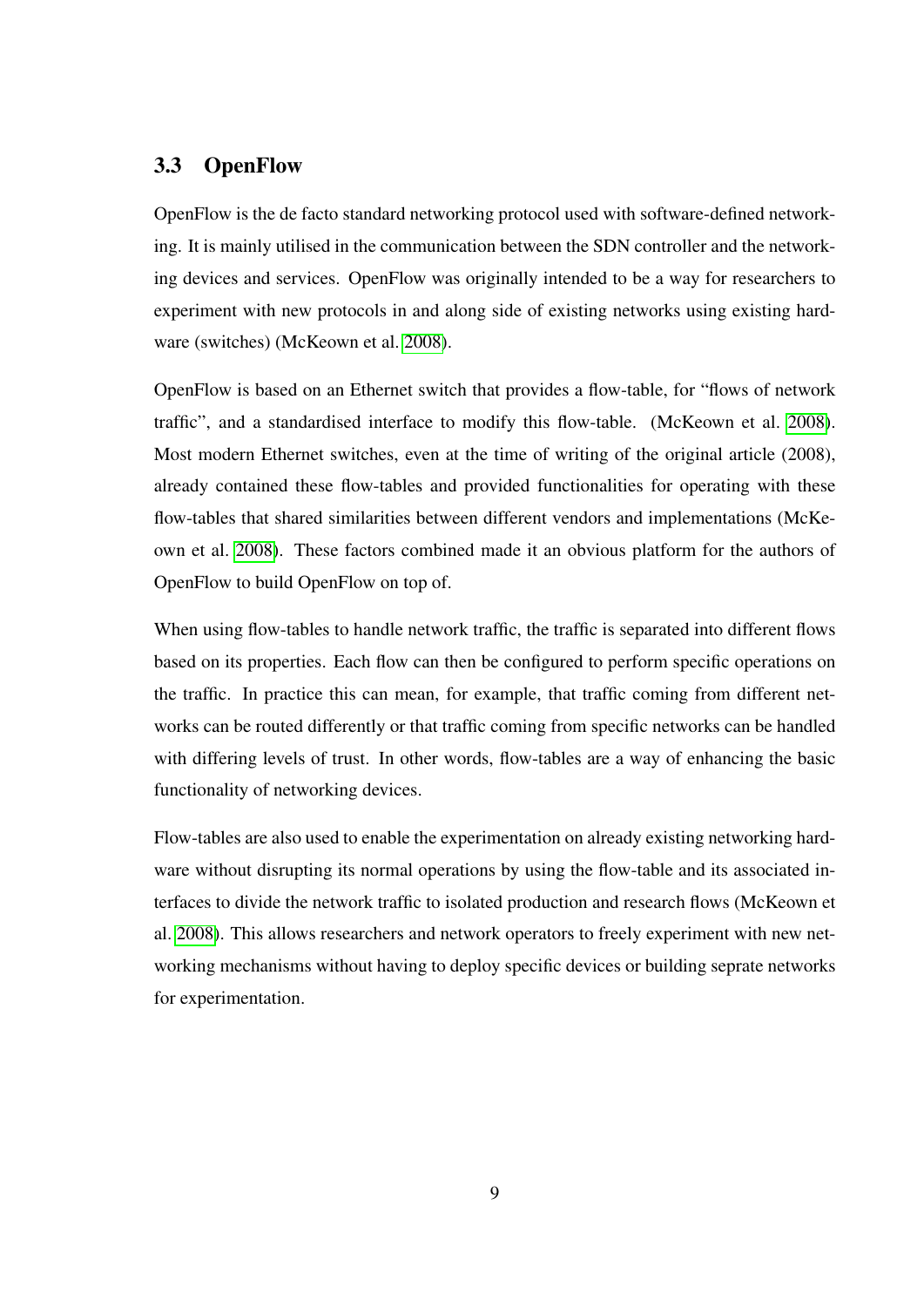## <span id="page-14-0"></span>3.4 The benefits of software-defined networking

The most obvious benefit provided by software-defined networking is also its core principle, the separation of the control and data planes. This makes handling and reasoning about network setup and configuration easier as one can think of the two as separate traffic flows.

The hardware abstractions provided by an SDN controller and protocols make configuring the network a lot easier. With the abstractions networking devices can be classified into certain classes of devices that can all be controlled at once using the same commands, regardless of the vendor or operating system of the device. Thus the network becomes vendor and operating system independent.

One of the greatest benefits of software-defined networking is the centralisation of network management to an SDN controller. This is a great benefit because it makes network configuration changes easy and quick. Instead of having to configure a multitude of devices, one can just configure a rule in the SDN controller that then gets propagated to all the relevant devices and services.

With the aforementioned ease of configuration trying out new things becomes a lot easier and simpler to do. This way new technologies can be integrated as part of the network or the network setup can be made more complex. One can even run isolated production and testing networks side by side thanks to the ease of configuration.

Not only does not the centralisation of the network management to the controller ease the network configuration, it also means that the controller has visiblity over the whole network. This can be very useful from the point of view of a network administrator.

The combination of network management being centralised to an SDN controller and this controller exposing APIs for traffic management means that the network becomes programmable (moreso than it was before). This makes developing new networking services quite a bit easier and faster to do. There have even been programming languages, such as Frenetic, developed for the specific purpose of programming the network using SDN controllers (Foster et al. [2013\)](#page-36-6).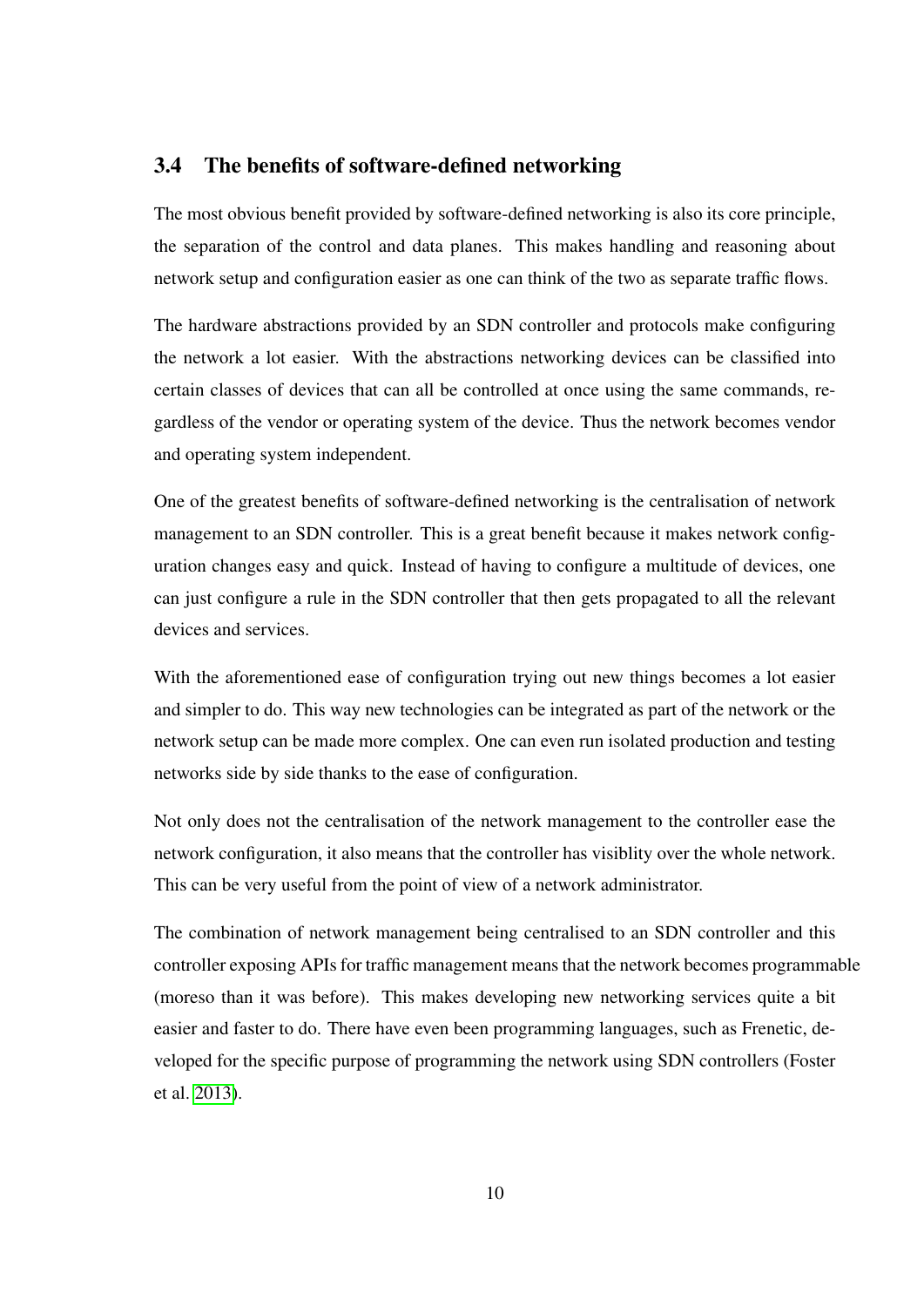## <span id="page-15-0"></span>3.5 The challenges of software-defined networking

Centralisation of the control of the network to an SDN controller can be both beneficent and a negative effect. With the centralisation the SDN controller becomes the network's single point of failure. In case something goes wrong and the SDN controller goes down or starts malfunctioning, it will affect the entire network. Granted, this can be partly worked around using a secondary SDN as a failover or in parallel to the primary one but this brings more configuration complexity to the equation.

The controller being a single point of failure for the network is also a problem securitywise. If an attacker gets access to the SDN controller he basically gets access to the whole network. For this reason, SDN controller security is very important.

The concept of SDN relies on every device cooperating. If there are individual devices that don't support the technologies required for an SDN environment (for example, OpenFlow protocol) the SDN controller loses its ability to manage the whole network. While this might be acceptable with individual devices it can easily counteract and defeat the purpose of the whole SDN environment if the number of problematic devices rises too high. Luckily for SDN, it seems like most networking hardware vendors are committed to supporting SDN environments and many of the already existing devices can support OpenFlow with a simple firmware upgrade.

While SDN lessens the need for deep technical knowledge and understanding it does not completely do away with it. If something goes wrong and the network or SDN controller needs to be debugged or troubleshot one still needs deep technical understanding. Besides, the SDN environment adds a new skill set that will be required to operate an SDN-based network. Doubly so if one wants to take full advantage of the SDN APIs as that means one has to have both programming and networking know-how.

Because every new situation/occurrence needs to be handled by the SDN controller, some performance overheard is to be expected. This is especially true if the SDN controller is busy and thus can't immediately process all the requests it receives. This also means that the performance of the SDN controller is vital to the performance of the overall SDN network.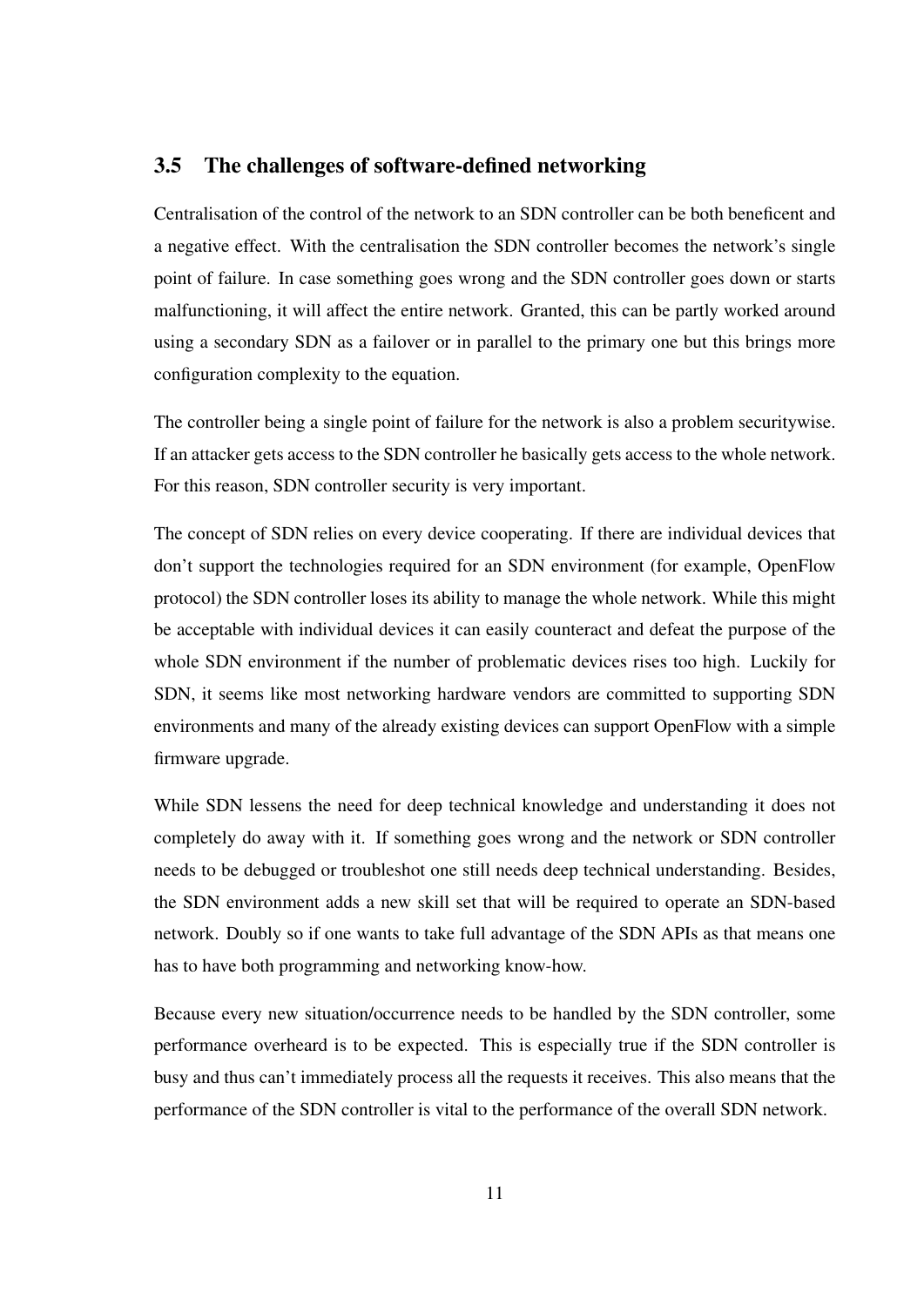Similarly to the possible problem of performance, scalability might also prove problematic with SDN architecture. One SDN controller can only serve so many clients (mainly networking devices) before being overwhelmed by the load so either the (possibly virtualised) hardware the SDN controller is running on needs to be upgraded or new controllers need to be introduced and, as already mentioned, this increases the complexity of the network configuration by a non-trivial amount and may introduce new kinds of problems (for example, what to do when a device is simultaneously being controlled by two SDN controllers).

# <span id="page-16-0"></span>3.6 The relationship between network function virtualisation and softwaredefined networking

Network function virtualisation and software-defined networking are two different concepts. They both have to do with computer networking and are complimentary to each other (and thus often mentioned and used together) but they operate at different conceptual levels of computer networking. NFV is something that appears at the hardware level and deals with the networking hardware whereas SDN is more of a network management concept. An example of a setup combining NFV and SDN is an SDN environment where all the networking equipment (routers, switches, ...) are software-based virtualised solutions (using, for example, Open vSwitch) but are being controlled by an SDN controller using the OpenFlow protocol.

The use of NFV can ease the creation, maintenance and management of SDN environments. These kinds of things help to streamline the part of networking that SDN does not concern itself with, the networking devices themselves. SDN, on the other hand, takes care of most everything besides the devices itself. It is easy to see how these two concepts compliment each other.

It is also important to note that even though network function virtualisation and softwaredefined networking are complimentary concepts both of them can be used completely separately from each other. It doesn't matter to an SDN controller whether the networking hardware is really dedicated networking hardware or virtualised hardware and similarly virtualised hardware doesn't care how it is being managed in the sense of network administra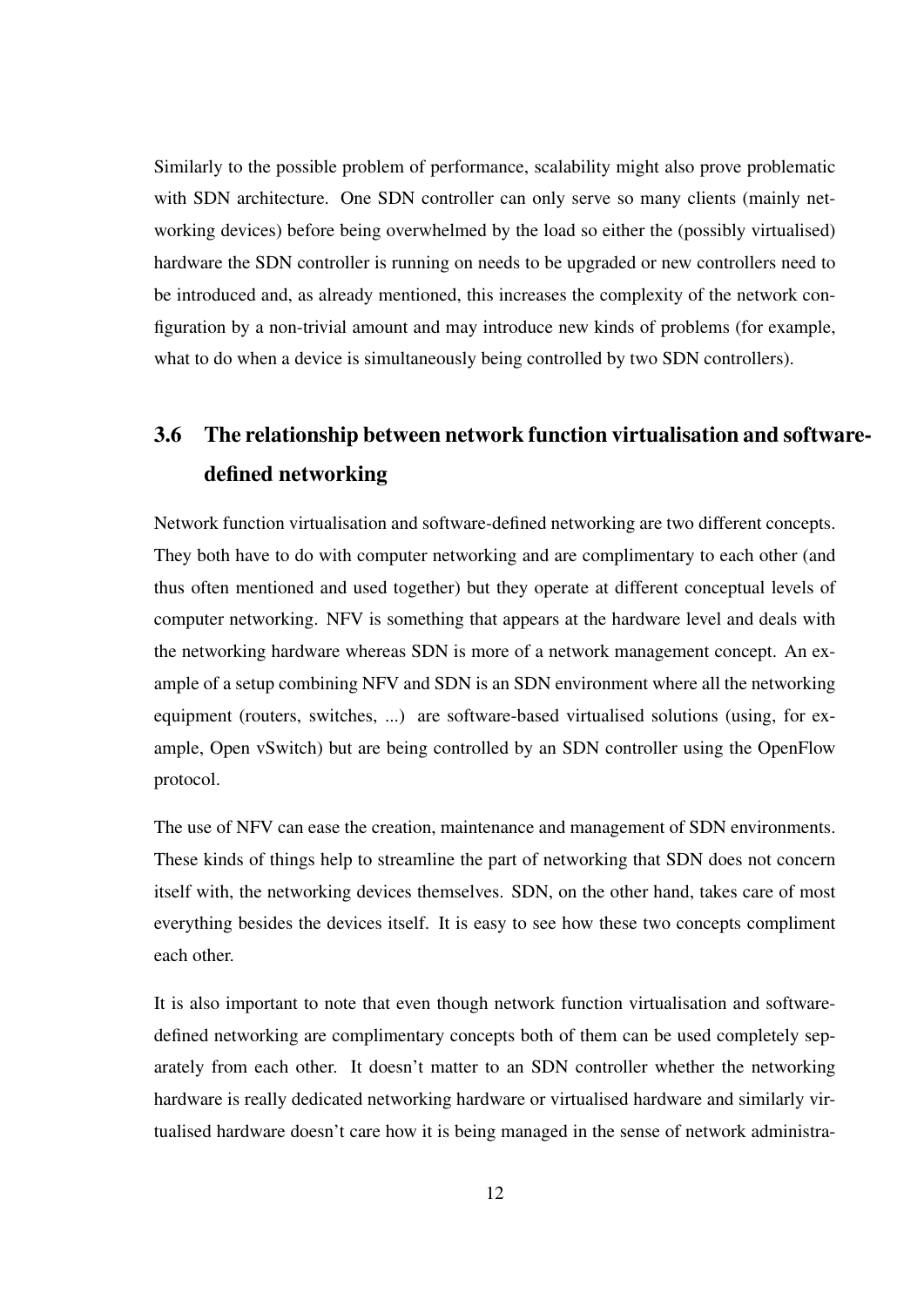tion.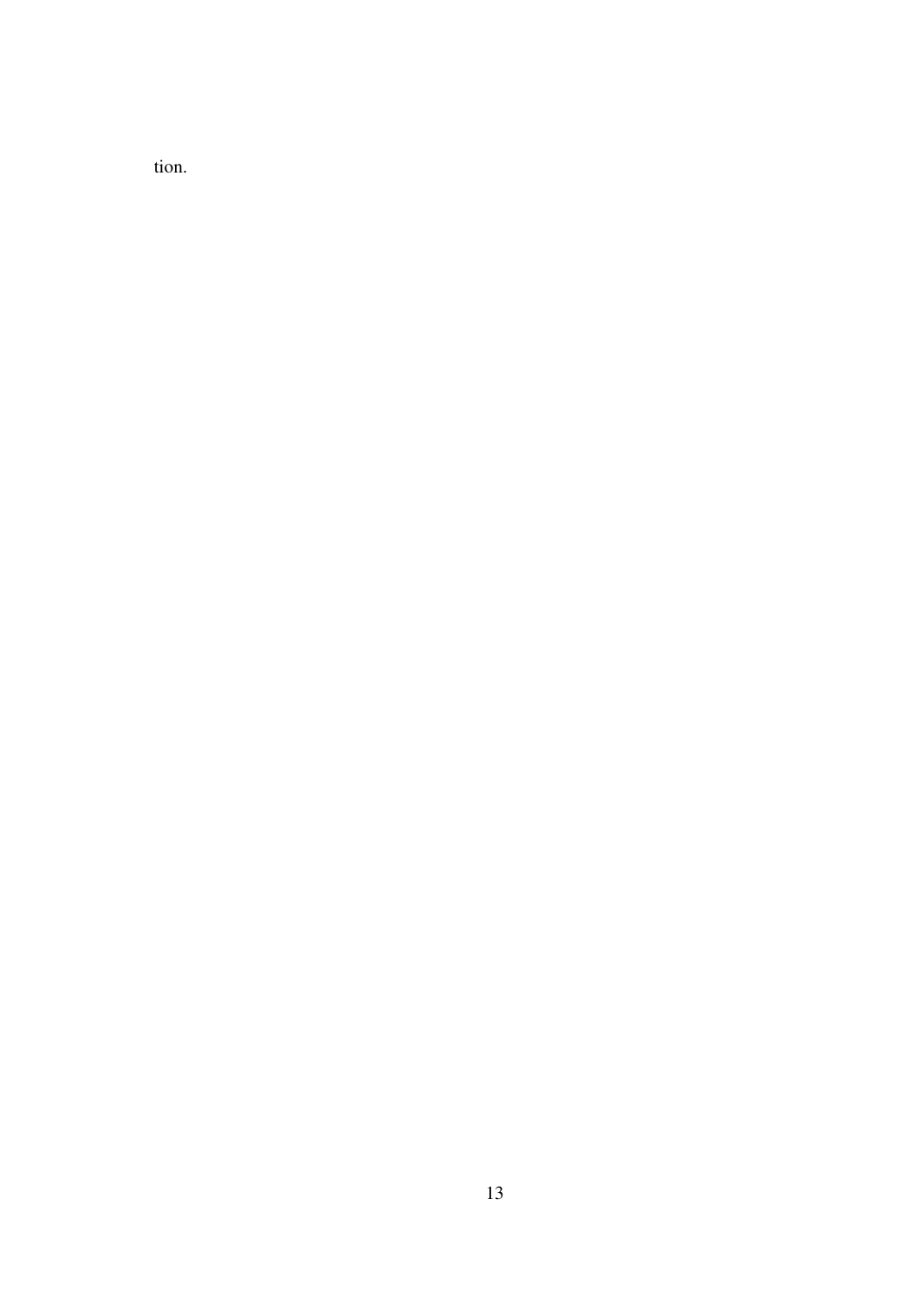# <span id="page-18-0"></span>4 Service chaining

Service chaining is the concept of organising network traffic into service chains. These service chains are chains of multiple network services built to provide a specific service (Medhat et al. [2017;](#page-37-2) Lin et al. [2016\)](#page-37-3). This means that the administrator of the network can easily control what operations are performed on the traffic prior to it reaching a specific service.

Service chaining on its own is not a new concept as network services have been chained together for a long time (simple example of which is traffic coming from router or switch to a firewall which either blocks it or lets it through to a web server). These traditional service chaining setups are often based on traditional middleboxes and are rather static and built with one specific network in mind (John et al. [2013;](#page-37-4) Leivadeas et al. [2016\)](#page-37-5). All of these factors make traditional service chaining setups inflexible. With the introduction of new networking technologies and paradigms such as SDN and NFV service chaining can be built to be more dynamic. These new advancements result in increased flexibity, scalability, granularity and configurability. The service chaining discussion in this paper will be focused on this new and more dynamic "next generation" service chaining.

#### <span id="page-18-1"></span>4.1 The benefits of service chaining

Dynamic service chaining enables network operators to swiftly adjust to changes in the functioning of the network because of the ease of making changes. For example, if a caching server suddenly starts malfunctioning the administrators can direct the traffic right to the web server (ignoring caching) or to an alternate caching server or even spin up a completely new instance of the caching server and direct the traffic there.

Being able to dynamically adjust your service chains can also help cope with sudden changes or surges in network traffic. For example, under sudden increase of network traffic load, the incoming traffic can be split and directed to different service chains to more evenly distribute the traffic. Changes like this one can also be very granular. For example, a banking web application under heavy load can direct all the domestic traffic to a separate service chain while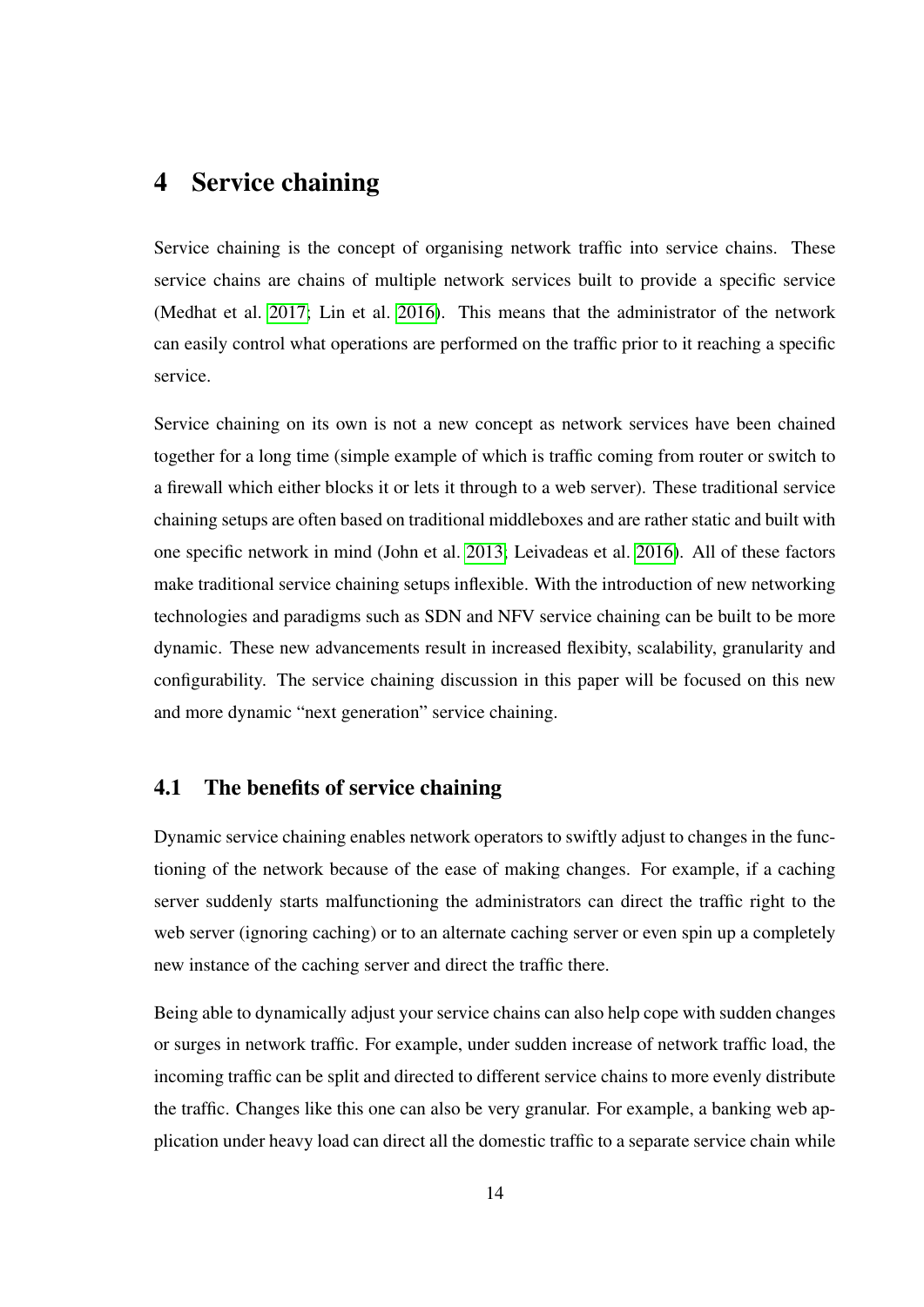all of the foreign traffic is handled by different service chains. This means that the banking service functions as normal to the domestic customers (the prioritised customers in this example) while still providing some level of functionality for foreign customers whereas in a more static network setup the service's functioning would have been compromised for everyone or completely unavailable for foreign customers (if the bank decided to drop foreign network traffic).

Scalability can be managed by directing traffic to different service chains as needed. These different service chains can offer varying performance and capacity, ignore some optional services or even be hosted in a physically different location (for example, extra on-demand processing power in a cloud environment).

Service chains enable easy experimentation with network traffic and services. The network operators can adjust how much traffic a service gets, how the traffic gets to the service or even where the service is hosted. A network operator can, for example, put two competing products in otherwise identical service chains and split the incoming network traffic between these two service chains to compare these competing solutions. Or he can include certain services in one chain but leave them out of other chain to evaluate the effectiveness of certain services (for example, caching or load balancing).

Service chains make the integration of new services to the collection of services easy. These new services can, at first, be exposed to reduced amounts of network traffic in production environments. This network traffic load can then slowly be scaled up while the health, stability and functioning of the service is monitored. This allows the controlled introduction of new services to the network. These new services can also be included in service chains that only receive part of the incoming traffic. This can be used to not only evaluate the performance and stability of the new service but to also perform A/B testing to gauge the users' impressions of the change. A/B testing refers to the practice of randomly referring a portion of the users to a new version of a service or an application in order to evaluate the users' impressions of the change (Hynninen and Kauppinen [2014\)](#page-36-7).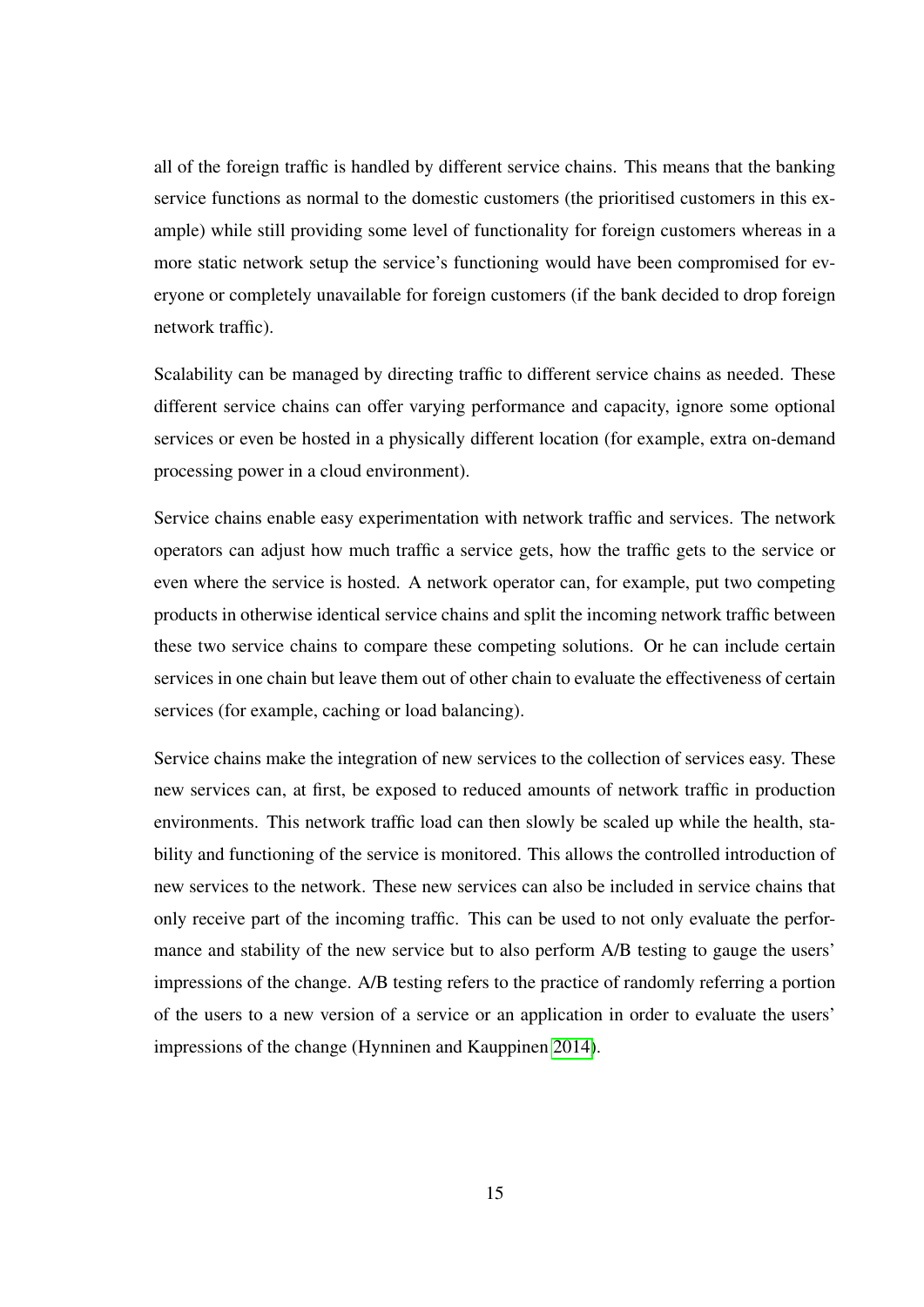## <span id="page-20-1"></span><span id="page-20-0"></span>4.2 How services are chained together

## 4.3 Software-defined networking and service chaining

Software-defined networking is an enabling technology for (dynamic) service chaining. Thanks to the ease of configuring networking devices and the programmability provided by SDN APIs the creation, configuration and management of service chains is made easy, efficient and practical.

The ease of configuration of networking devices and services is crucial for dynamic service chaining. If creating and managing the service chains would be hard and cumbersome dynamic service chaining would not be practical and thus (probably) not achieve significant use.

Service chaining can also be seen as a beneficiary techology to software-defined networking as it is a clear example of a technology that SDN enables and enhances.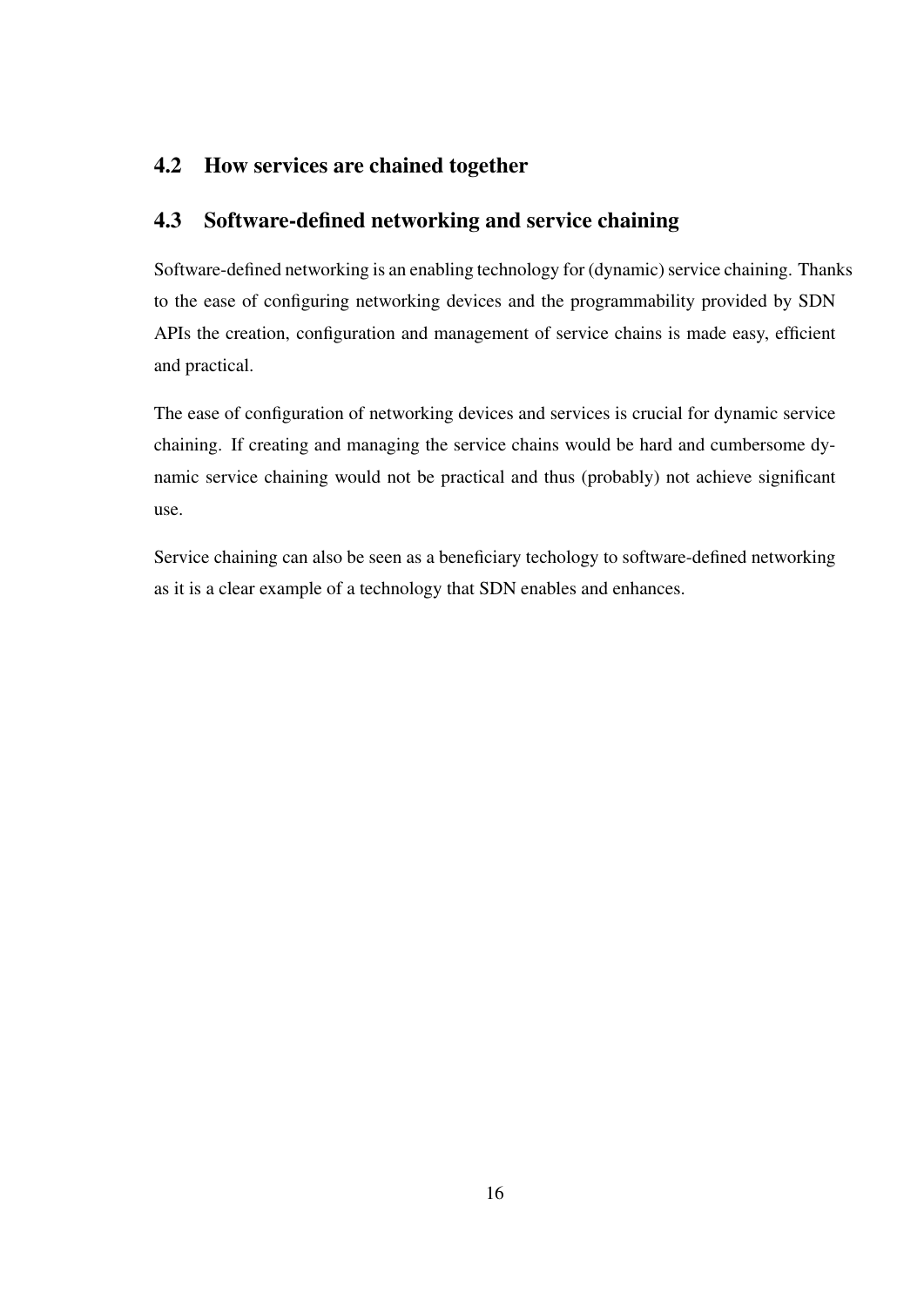# <span id="page-21-0"></span>5 Security aspects of service chaining in NFV-enabled SDN environments

## <span id="page-21-1"></span>5.1 Evaluating security

To be able to reason about a system's or architecure's security effectively one needs to understand the kinds of threats it is facing. One can easily come up with potential security problems of a system but to properly evaluate the security one needs to also understand how feasible the attacks are to pull off. It is very difficult (if not completely impossible) to build a completely secure system so eventually one has to settle for "good enough" instead of piling on multitudes of "what if" scenarios. A prime example of this is modern cryptography. Whenever a cryptographic method relies on some kind of a seed or a private key it is possible to crack the encryption. But if cracking the encryption (on average) takes a time counted in dozens of years or more it is not reasonable to prepare for that attack.

To be able to evaluate the security of a system one needs to first understand the threats related to the individual parts of the system. And as a system is often desired to be greater than the sum of its parts so can the security implications extend from beyond those presented by the individual parts. Some new security implications may arise from how the parts are connected to each other or just from the mere fact that they are connected to each other.

All of this means that in order to evaluate the security of service chaining in SDN environments utilising network function virtualisation one needs to first evaluate the security of SDN networks, network function virtualisation and service chaining. Then one needs to evaluate the security implications of combining these concepts and systems with each other. In this paper, this will happen on a more general and conceptual level instead of focusing on specific implementations of these concepts.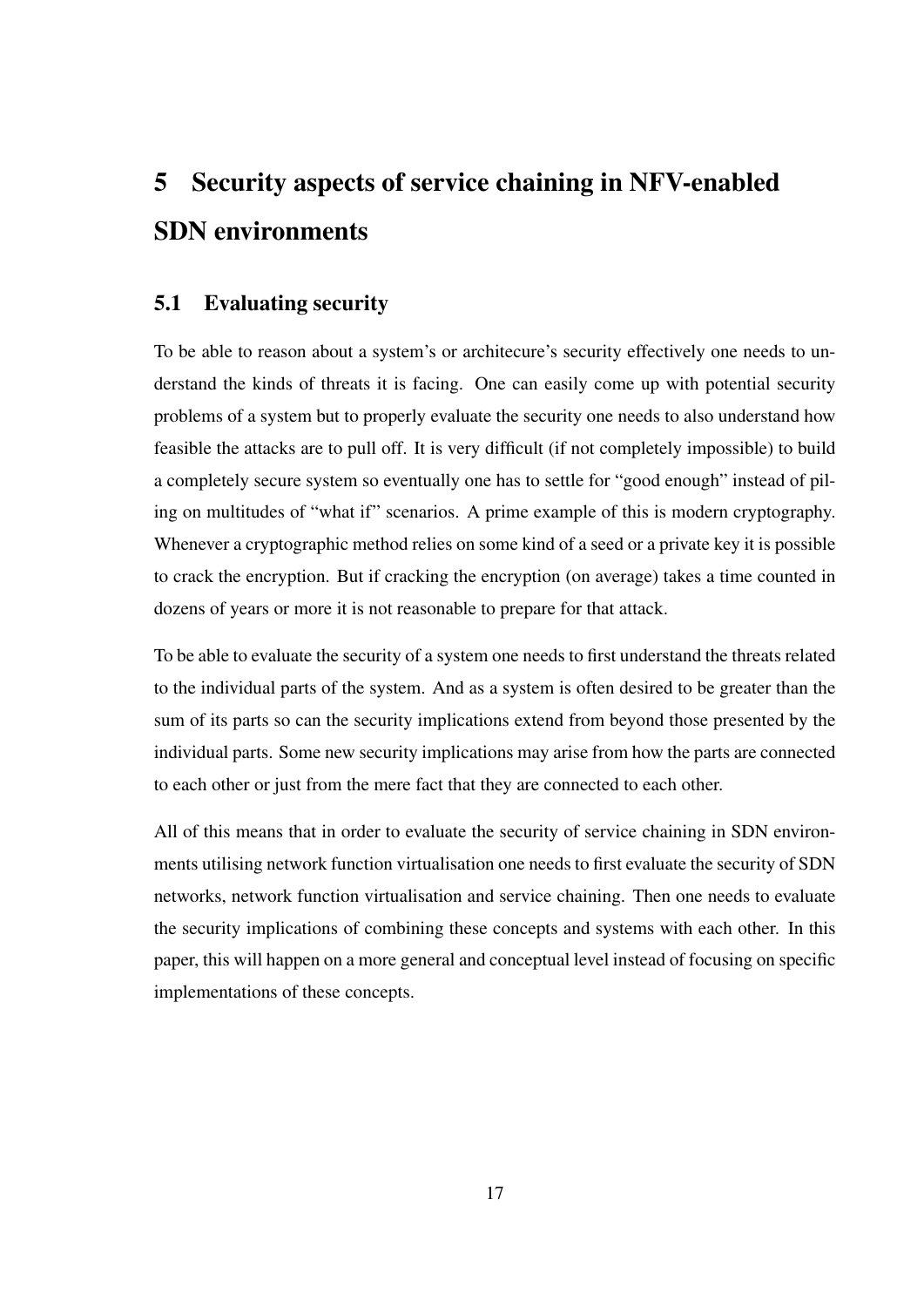## <span id="page-22-0"></span>5.2 Threats for SDN controllers

The SDN controller contains all of the network's intelligence and it is also in control of the network. This makes it an extremely appealing target for a possible adversary.

The first and most obvious threat faced by an SDN controller is the take over of the system it is running on. There are multitude of ways of achieving this. This kind of a compromise can lead to the total compromise of the SDN controller and thus the network. This will not be explored in further detail as this is not specific to software-defined networking (and this is a separate area of research that has been and continues to be active).

Threats focusing on the SDN controller itself (as opposed to the system it is running on) can be roughly divided into two categories: threats utilising the northbound APIs and threats utilising the soutbound APIs. That is to say, the threats can either utilise the APIs the SDN controller exposes to the outside world or the APIs that it uses to communicate with the networking devices.

#### <span id="page-22-1"></span>5.2.1 Southbound APIs

Southbound APIs, like most APIs, are suspectible to denial of service (DoS) attacks. Denial of Service attacks are attacks whose purpose is to deny some service from legitimate users by using up all of resource the server or servers hosting the service. There resources can be anything from network bandwitdh to CPU time to harddrive space. If an attacker can somehow get the networking devices to perform resource intensive operations (in this context, that could for example be complex routing calculations) he could hog up all of the computer power of the SDN controller. Realistically, moden hardware is good enough to handle most anything that could be directed to SDN controller by a single networking device without much trouble. That is unless there is a flaw in the SDN controller implementation or design that allows the attacker multiply the power of the single resource intensive operation.

While an SDN controller can easily handle resource intensive operations from one networking device at a time it may fail against several (or even all of the) networking devices doing it simultaneously in something known as a distributed denial of service (DDoS) attack. DDoS attacks are much like normal DoS attacks with one major twist: they're performed by mul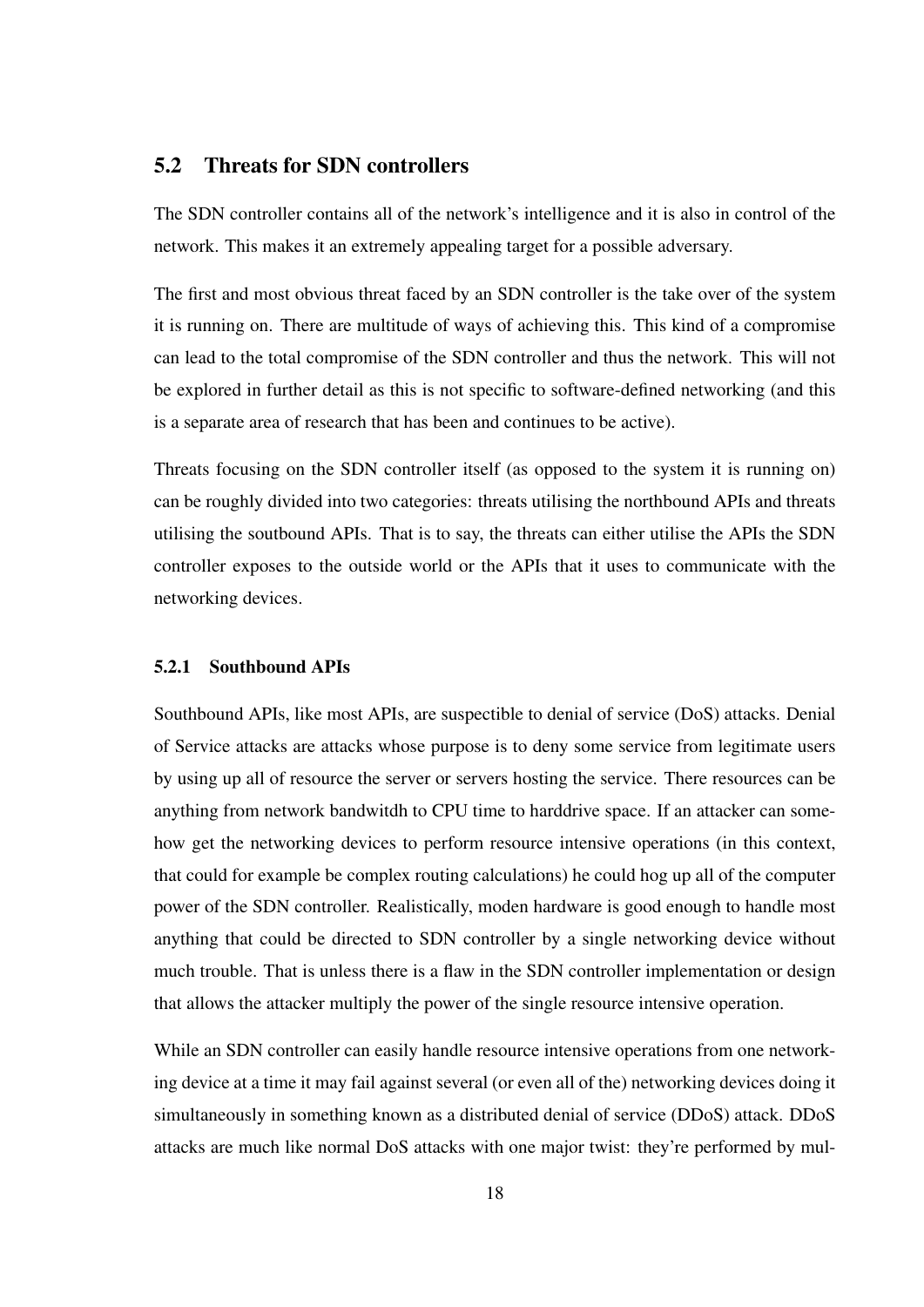tiple devices at the same time. These are much trickier to defend against (as compared to normal DoS attacks) as they can be so powerful that it is simply too expensive to handle them through raw computing power.

SDN controller handles input from the networking devices and this input can be at least somewhat controlled by an attacker and this opens the SDN controller up to an injection attack. Injection attacks are attacks where the attacker gets the system (or some other system) to execute arbitrary code or commands through the use of malicious input (such as inputting specific SQL statements to a search field for an SQL injection). In SDN controller's case, this malicious input can be specific requests from the networking devices (such as the SDN controller being unable to handle non-standard IP addresses or malformed requests securely). These requests can result from either the attacker directing such malicious requests to the networking device which then forwards them to the SDN controller or the attacker taking over the networking device and creating such malicious requests. Injection attacks are a major part in why the SDN controller should not assume that the calls to the southbound APIs come from trusted sources.

Another threat posed by malicious input from the networking devices is that of malicious flow or instructions. If an attacker can get the SDN controller to create a flow that, for example, redirects all traffic from certain IP address ranges to a network of his choice, it opens the users of the network up for new attacks and threats. Such a routing rule could be created as a result of improper validation or authentication of the requests coming from the networking devices.

#### <span id="page-23-0"></span>5.2.2 Northbound APIs

The threats faced by the nortbound APIs are similar to those faced by southbound APIs. The biggest difference is that the attacker has the potential to interact with the API more directly instead of having to work through networking devices. Northbound APIs are also easier to restrict and secure because their functionality is more of a convenience than necessity for the network. Southbound APIs are also limited by the capabilities of the networking devices in use while northbound APIs can be built a lot more freely. For example, it is rather hard to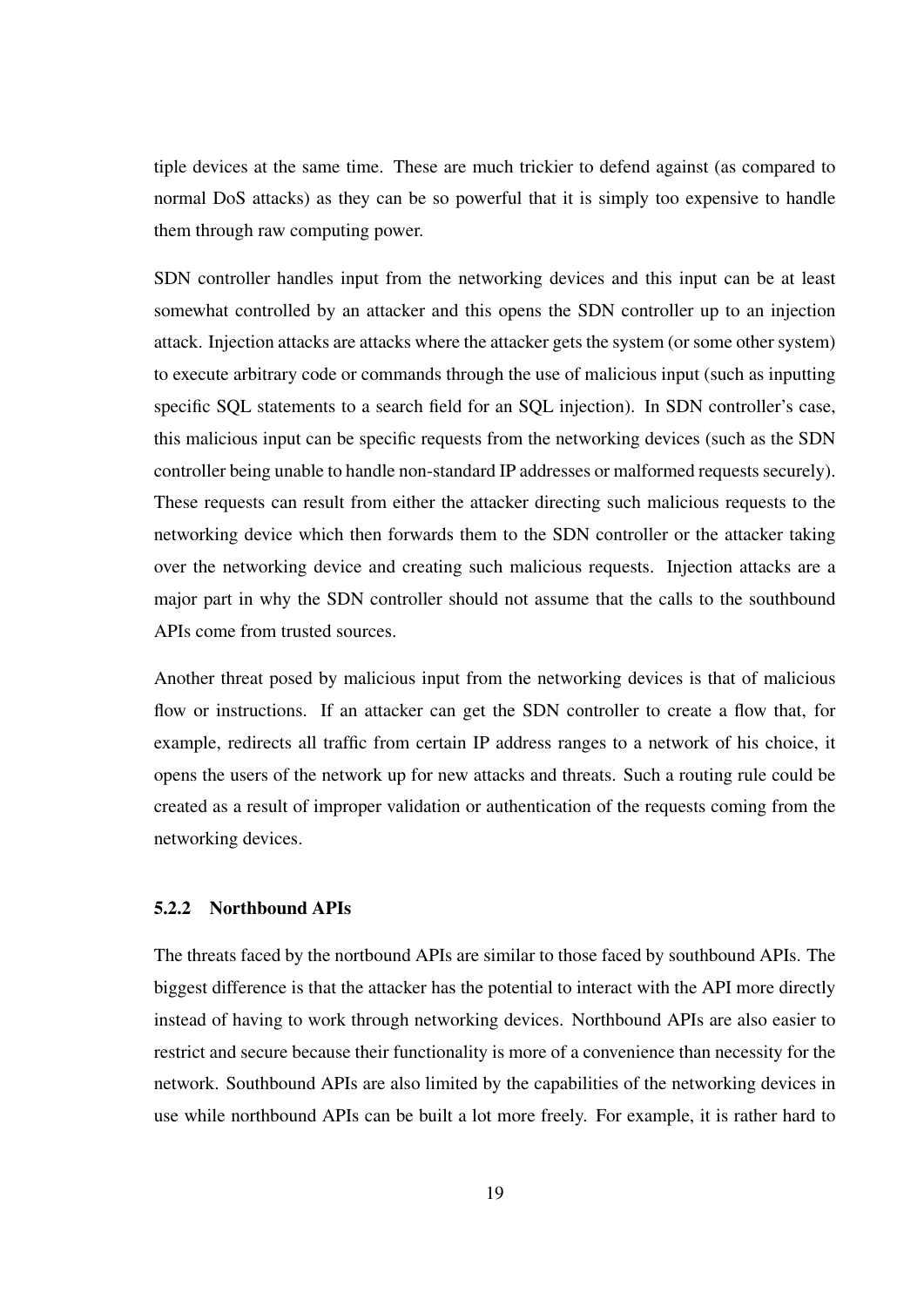change or update the authentication mechanism of API calls with southbound APIs since that would require changes to how the networking devices operate and while the same changes in northbound APIs would also require changes to the API clients it is safe to assume that the clients of the northbound APIs are generally easier to modify (for example, slight changes to an API client library compared to networking device firmware update).

## <span id="page-24-0"></span>5.3 Networking devices in SDN network

Networking devices in an SDN environment are mostly similar to normal networking devices with a major difference being that they are configured to support and use the SDN-enabling networking protocol of choice (for the purposes of this paper, the protocol of choice is presumed to be OpenFlow). Therefore, the threats they face are mostly similar to the threats faced by normal networking devices.

For the purposes of this paper, threats related to networking devices are roughly divided into three categories: threats that aim to prevent the functioning of the networking device (or part of its functionality), threats that aim to modify the funtionalities of the device and threats that aim to bypass or fool the device. It is important to recognise that these categories overlap with each other.

Networking device can be prevented from properly functionting, apart from physically disabling the device, with a denial of service attack. If the device is unable to provide the desired functionality to the clients using it, it is effectively disabled. Another way of achieving the same result is by cutting the device off the network so it can not communicate with its clients and other devices.

If an attacker can break ("hack") into the device itself or the SDN controller controlling it he can modify the device to function in malicious ways. These ways can be clearly malicous, such as redirecting all the traffic to a network controlled by the attacker, or they can be more subtle. When a device is functioning in subtly malicious ways it can appear to operate normally (at least on quick inspection) but might in reality be doing something on top of its normal functionality (such as mirroring/logging all traffic to another device controlled by the attacker) or misbehaving in subtle ways (for example, filling networking packets sent to a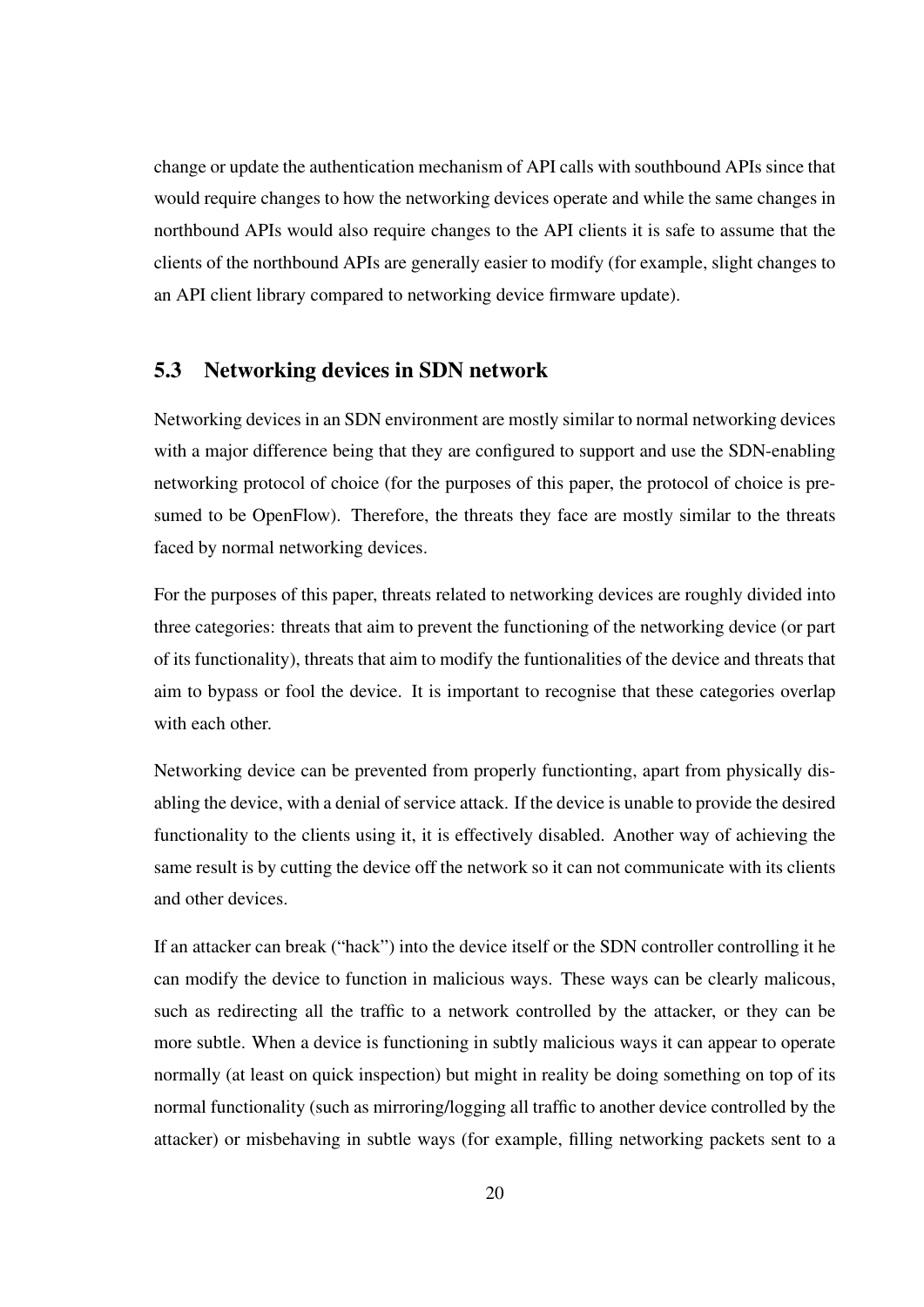specific IP address with malicious or incorrect data).

Being able to completely bypass or fool a security-focused networking device to let the traffic through can be extremely valuable for an attacker. If a firewall, for example, is not handling the traffic in an appropriate way it makes performing attacks against other networking devices easier as you can pass them any kind of traffic you want. Of course, the effects of this should be limited if the other devices are properly configured but this is not always the case.

## <span id="page-25-0"></span>5.4 Threats for network function virtualisation

The threats faced by virtualised networking devices are largely the same as those faced by traditional hardware networking devices. On top of that virtualised devices are subject to threats resulting in weaknesses and vulnerabilities in the virtualisation solution and in the underlying hardware running the virtualisation solution so they have a slightly increased attack surface compared to dedicated hardware solutions.

## <span id="page-25-1"></span>5.5 Threats for service chaining

Service chaining does not pose threats that are different from the threats faced by the individual services. The exception to this statement are weaknesses and vulnerabilities in the service chaining solution or in the way service chaining is implemented and handled.

A threat that is not specific to service chaining but is relevant in the context is how the different services are interfacing with each other and third parties. If this is not handled securely it can open the services and the whole system up for an attack.

Service chaining may also result in an increased level of trust between the services being chained but this is more of a user error than a threat posed by the technology or concept. If the services treat each other as trusted and don't perform proper validation, sanitation and verification on the messages and the data being passed between the services this may result in multiple of the services getting breached as a result of a breach in one of the services.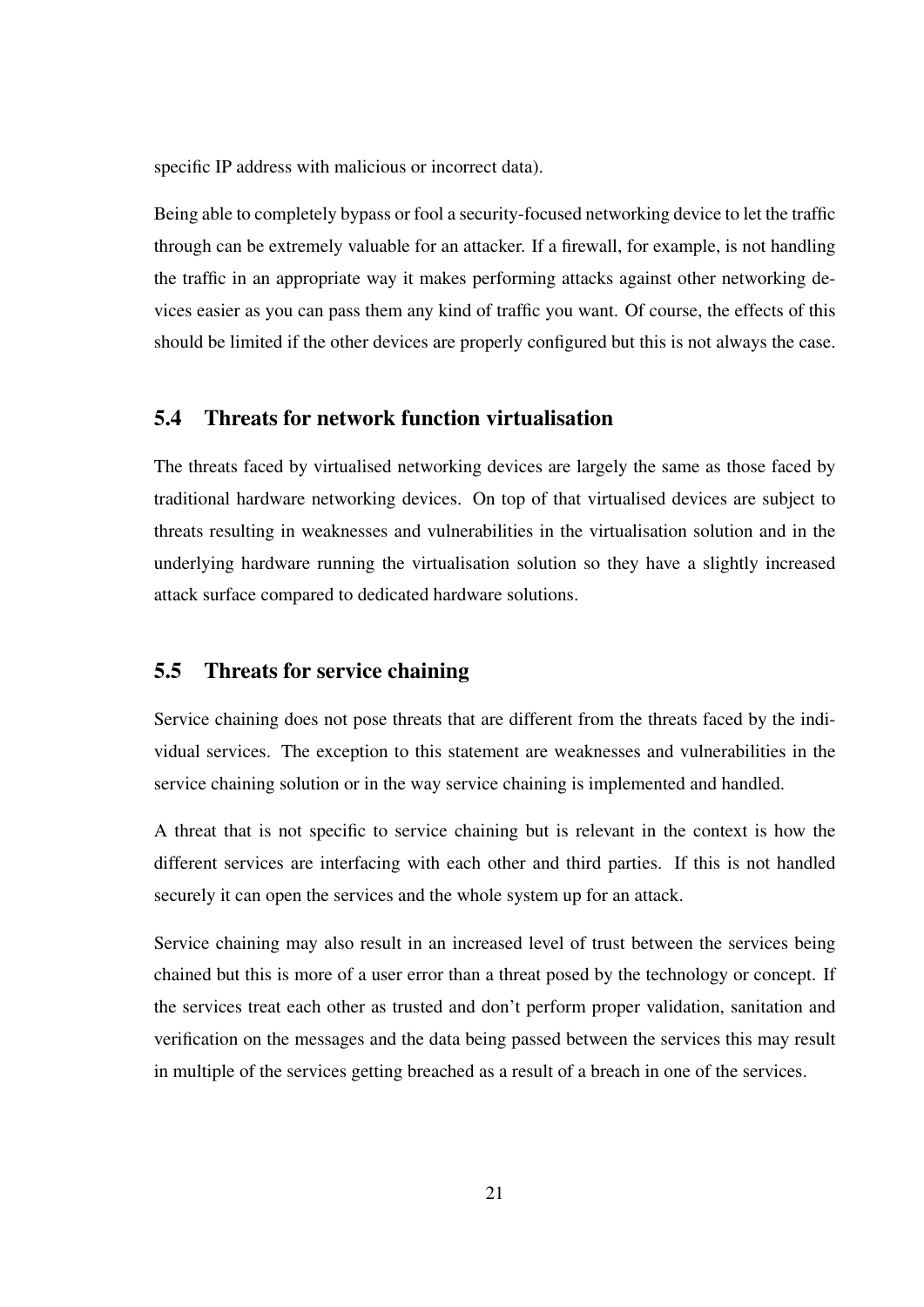## <span id="page-26-0"></span>5.6 Threats for the combination of SDN, NFV and service chaining

The combination of service chaining, software-defined networking and network function virtualisation does not pose any additional threats than those posed by each of these individually. They are separate concepts and implementations that are not really visible to each other as the combination of their functionality can also be provided without any of them. The main value provided by their combination is to be found in convenience, effectiveness, ease of use and centralised control and management.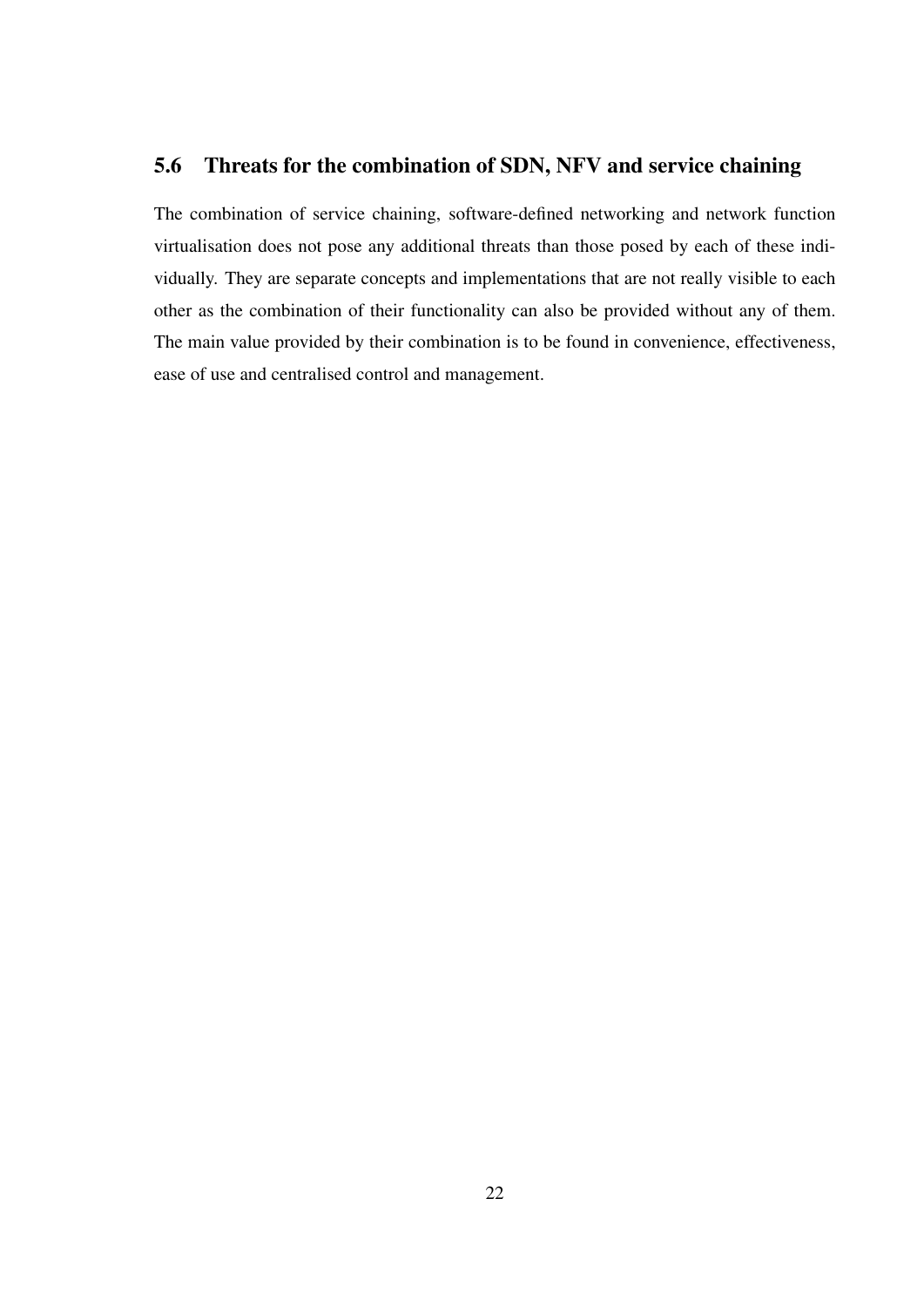# <span id="page-27-0"></span>6 Proposed experiment

#### <span id="page-27-1"></span>6.1 Note on experiment

The experiment was originally planned to be performed for this thesis. However, due to unexpected personal issues of the author the experiment itself will not be performed. Instead of the experiment being performed a rough test plan is laid out in this chapter. Performing the planned experiment is future work.

Parts of the experiment were performed as the author was a part of setting up OpenStack setup on Linux servers.

## <span id="page-27-2"></span>6.2 Setup

The setup to be used in the experiment is meant to resemble a setup that could be used to host a web site. The setup includes a web server, a caching server, a firewall, an intrusion detection system (IDS) and an SDN controller. For the sake of simplicity, the setup will not replicate some of the more advanced and complex parts of real-world setups (such as load balancers).

#### <span id="page-27-3"></span>6.2.1 Firewall

Firewall in networking contexts is a tool that is used to filter network traffic. It can be software-based (such as iptables found in most GNU/Linux distributions) or a dedicated hardware device running specialised software (such as commercial enterprise firewalls or pfSense). Firewalls work by filtering network traffic based on its properties (such as destination and source IP and MAC addresses, port numbers or network protocols). Firewalls are used extremely commonly and some typical use cases are restricting access to and from a network (for example, denying any connections to and from public networks).

There are many different types of firewalls based on the way they operate. They can be either stateful or stateless. Stateless firewall refers to a firewall that doesn't hold any history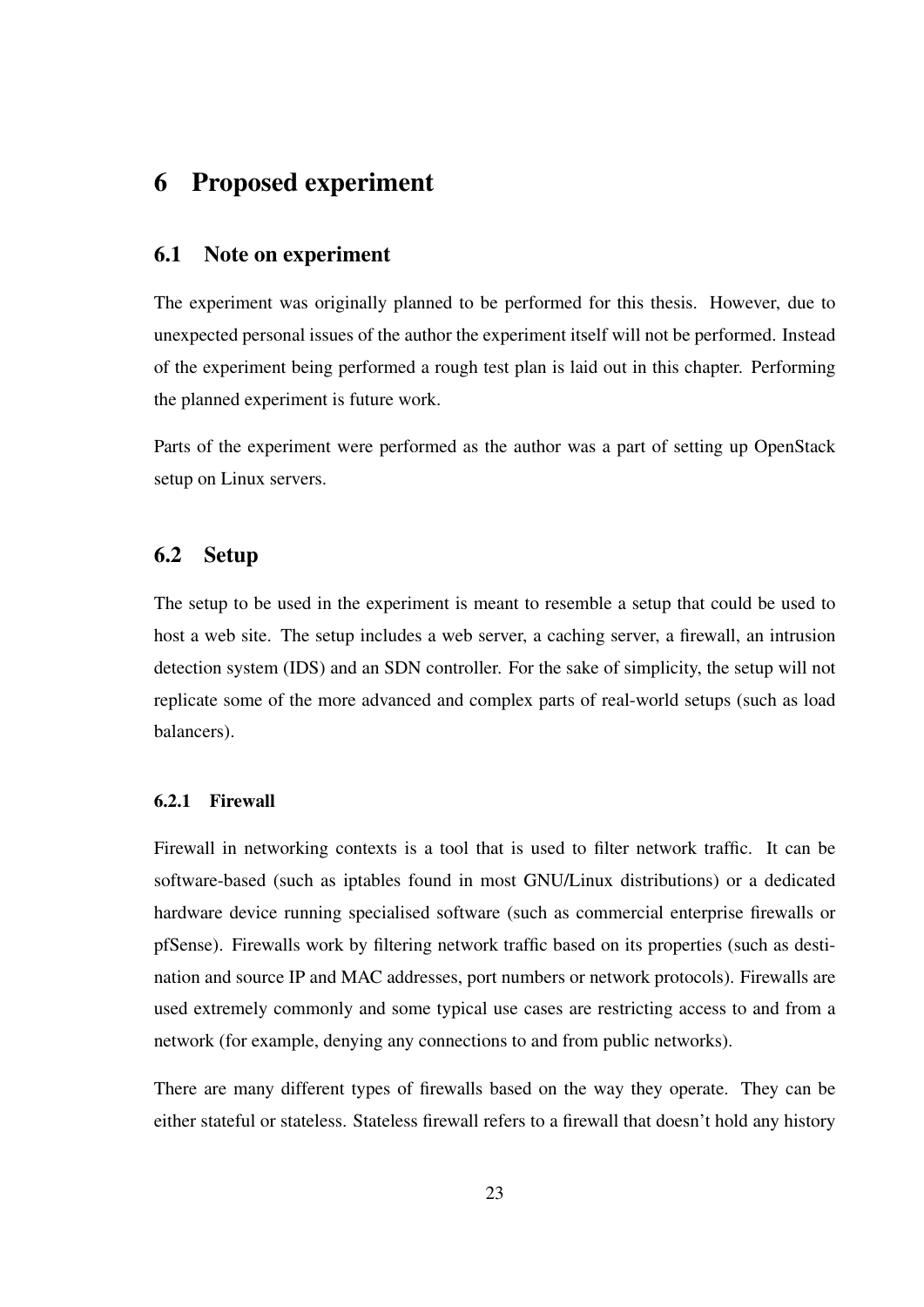or information of previous network sessions and as such every network packet is handled as if it was an individual packet with no connections to previous network sessions. (Yang, Lee, and Ko [2008;](#page-37-6) Gouda and Liu [2005\)](#page-36-8). Stateful firewall, on the other hand, refers to a firewall that decides the fate of a network packet based on what was done to previously network packets from the same source (IP address or domain, for example)s and thus holds information on the state of network connections that have attempted to pass through the firewall before (Gouda and Liu [2005\)](#page-36-8). A common example of a rule in stateful firewall is that no incoming packets from a foreign network are permitted into the private network unless they are related to a connection initialised by something inside the private network that the firewall is protecting.

In this setup, pfSense will be used. pfSense is an open source firewall & router software that is to be installed on dedicated device (which can be virtualised). It is based on FreeBSD operating system of the BSD family of operating systems. pfSense is a stateful firewall. In the setup, pfSense will be the default gateway connecting the private network to public internet.

#### <span id="page-28-0"></span>6.2.2 Intrusion detection system

Intrusion detection system (IDS) is a system used to monitor a network and detect network intrusions (unauthorised access to the network). They work by monitoring the network traffic and creating models of what the traffic for the particular network is normally like. If the IDS then notices something out of the ordinary it will get looked into and possibly flagged as an intrusion.

Intrusion detection systems rely on a big body of data depicting the normal behavior of the network. Combining this data with various statistical analysis techniques (such as anomaly detection) they are able to spot possible abnormalities in network traffic.

Snort is the IDS of choice for this experimental setup. Snort is open source software.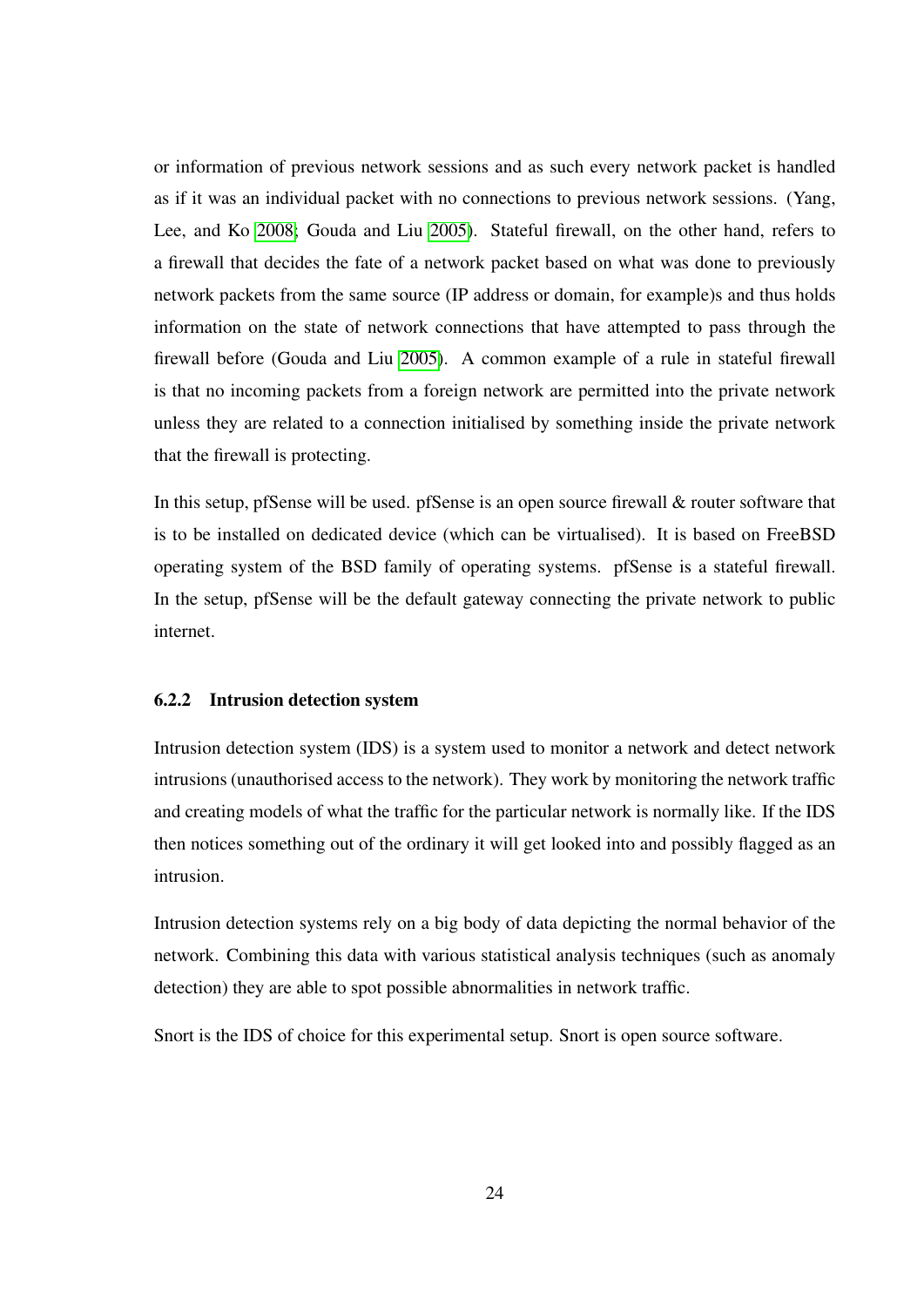#### <span id="page-29-0"></span>6.2.3 Caching server

Caching servers are used to boost the performance of various applications. They work by storing frequently requested data to a fast storage (referred to as the cache) from where it can be retrieved faster than from typical storage solutions. Caching servers are located between the user of the application and the application itself and the traffic to the application is directed through the cache server so if the requested data is cached it can be immediately returned without the application needing to perform any operations.

Squid is the caching software used for the caching server in this experiment. It is an open source caching and forwarding HTTP proxy. It will be used to cache static HTML (Hyper-Text Markup Language) sites (as that is what the web server will be hosting).

#### <span id="page-29-1"></span>6.2.4 Web server

A web server is a HTTP (and HTTPS) server serving web pages for its clients (typically web browsers). A web server's job is to handle the serving of the web pages and everything related to it. This means that it has to listen for and react to HTTP traffic and respond with proper HTTP responses. Of course, it is not quite that simple and a web server has to concern itself with things like encryption (HTTPS), access rights, redirections and handling huge amounts of simultaneous users. Additional information about the functioning of web servers is provided as needed.

The web server that is used for the experiment is called NGINX. NGINX is an open source web server that can also additionally function as an HTTP cache, a load balancer or a reverse proxy.

In this setup the web server is only used to serve simple static HTML content.

#### <span id="page-29-2"></span>6.2.5 SDN controller

OpenDaylight is an open source SDN controller chosen for the experimental setup.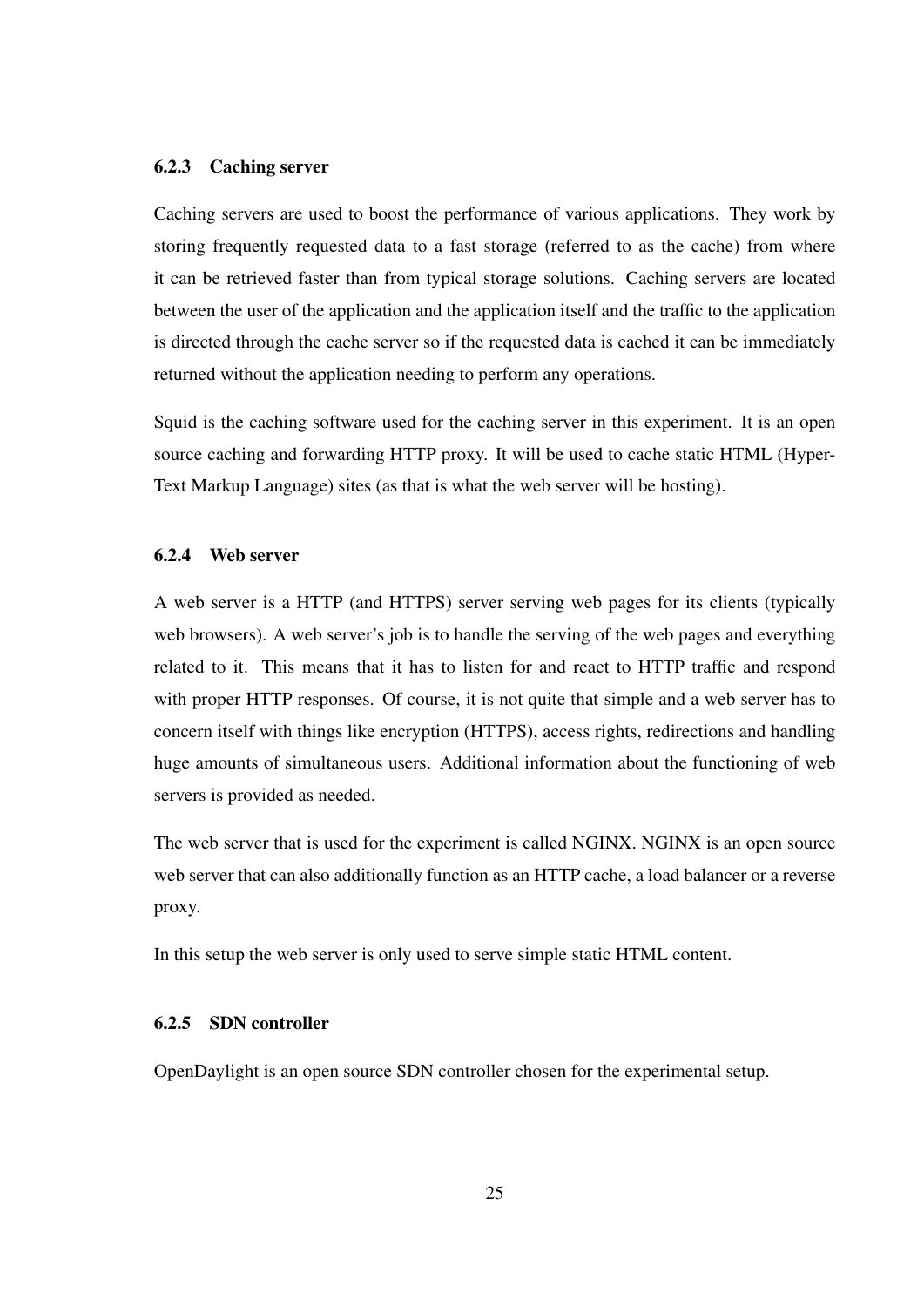#### <span id="page-30-0"></span>6.2.6 OpenStack

OpenStack is an open source tool created for hosting cloud computing solutions (infrastructureas-a-service). It allows and eases the creation and management of multiple virtual machines running on a single physical machine. It is used, much like SDNs, to abstract away the underlying hardware and implementation details and thus create vendor agnostic environments.

OpenStack is used for the creation and management of the experimental environment on a single physical machine. Virtual servers are created using OpenStack as needed. All of the tools listed above will be hosted as their own virtual servers.

#### <span id="page-30-2"></span><span id="page-30-1"></span>6.3 Related tools

#### 6.3.1 Kali Linux

Kali Linux is an open source security-focused GNU/Linux distribution based on Debian. It is built for digital forensics and penetration testing. This means that it comes with many tools for attacking different kinds of computer systems. These are the kinds of tools that are used by both "white hat" security researchers and "black hat" attackers in the real world. This makes it an useful tool for evaluating the security of computer systems.

Kali Linux is used to simulate various attacks against the experimental environment and to evaluate the security of it.

## <span id="page-30-3"></span>6.4 Testing methodology

The testing that will be performed is security testing of networking between SDN controller and different networking devices.

Security testing of the SDN controller itself is a whole topic of its own and is not within the scope of this thesis. Similarly the security testing of different networking devices and in-depth security testing of different networking protocols are not within the scope either.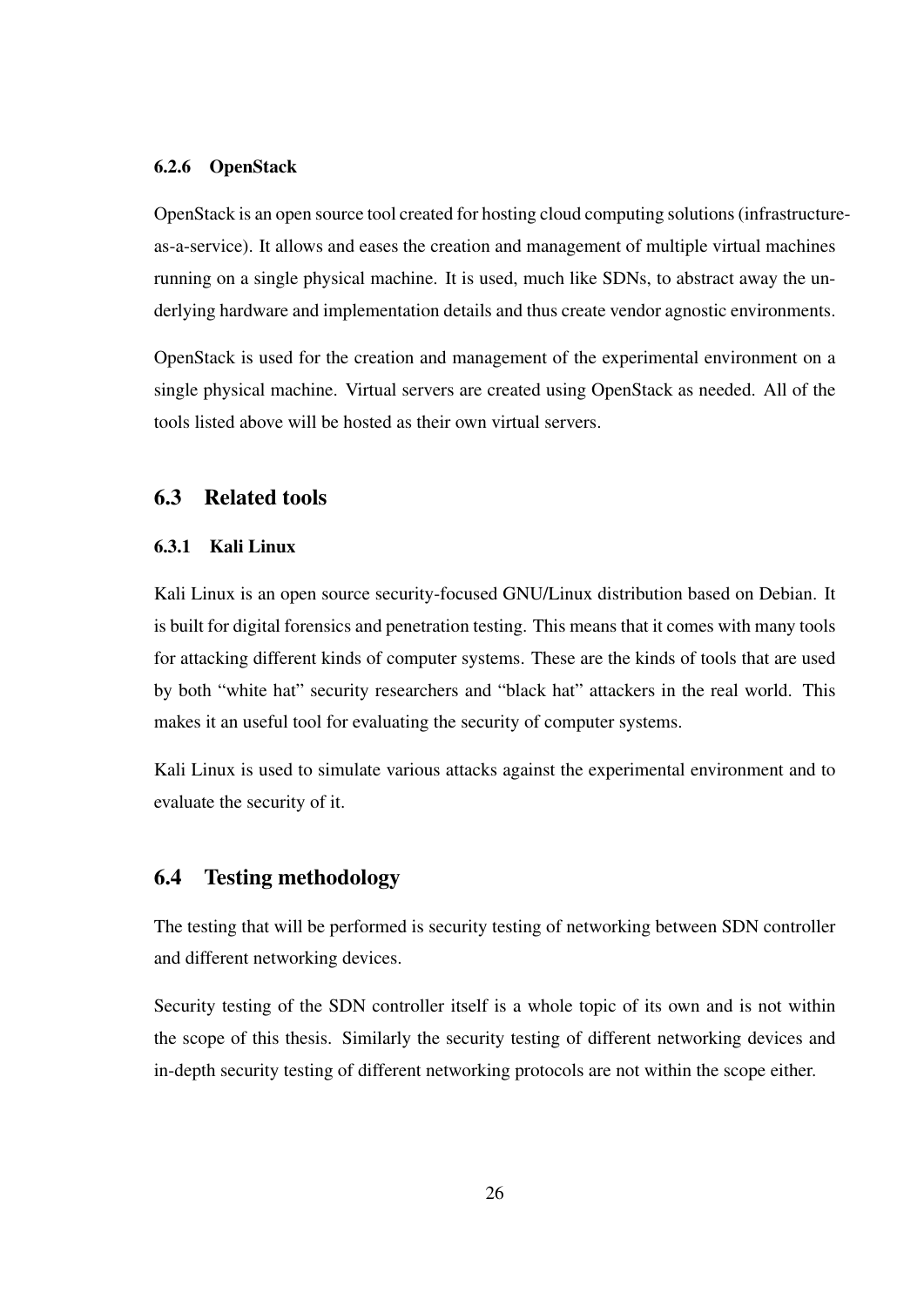## <span id="page-31-1"></span><span id="page-31-0"></span>6.5 Different attacks to be performed

#### 6.5.1 ARP cache poisoning

Address resolution protocol is a networking protocol typically used to map hardware level MAC addresses to IP addresses. ARP is used when there are no intermittent routers or gateways between two networking devices. ARP is required in such networks because on top of knowing the IP address of other devices the MAC addresses also need to be known due to link layer protocol resources (for example, Ethernet in a case of Ethenet cables).

When a networking device needs to transmit traffic to a previously unknown IP address it broadcasts an ARP message to the network requesting the device with the IP address to respond. Upon receiving a response from a device it will map its MAC address to its IP address. Now it can send traffic to that device.

One important functionality of ARP is an ARP cache. This cache is used to cache the IP-MAC address pairs so that everytime a device needs to send a packet to another device it does not have to broadcast for the IP and wait for the response. This is used both to improve performance and to avoid unnecessary traffic.

ARP cache poisoning is an attack where the ARP cache of a device is poisoned with a fake ARP entry by modifying an IP-MAC address pairing in ARP cache. This will cause the traffic of the poisoned entry to be misrouted to a different device that can be attacker controlled. This can be used to eavesdrop, perform a man-in-the-middle attack [\(6.5.2\)](#page-31-2) and to send the traffic to an attacked controlled device.

#### <span id="page-31-2"></span>6.5.2 Man-in-the-Middle attack

A man-in-the-middle attack (MitM) refers to an attack where the attacker manages to gain access to network communications between two or more communication points. In practice this means that the attacker can listen to, inspect and in some cases even modify the network traffic between two networking endpoints.

A practical example of this is that an attacker can modify an HTML page shown to an user to contain malicious JavaScript that wasn't contained in the original HTML document sent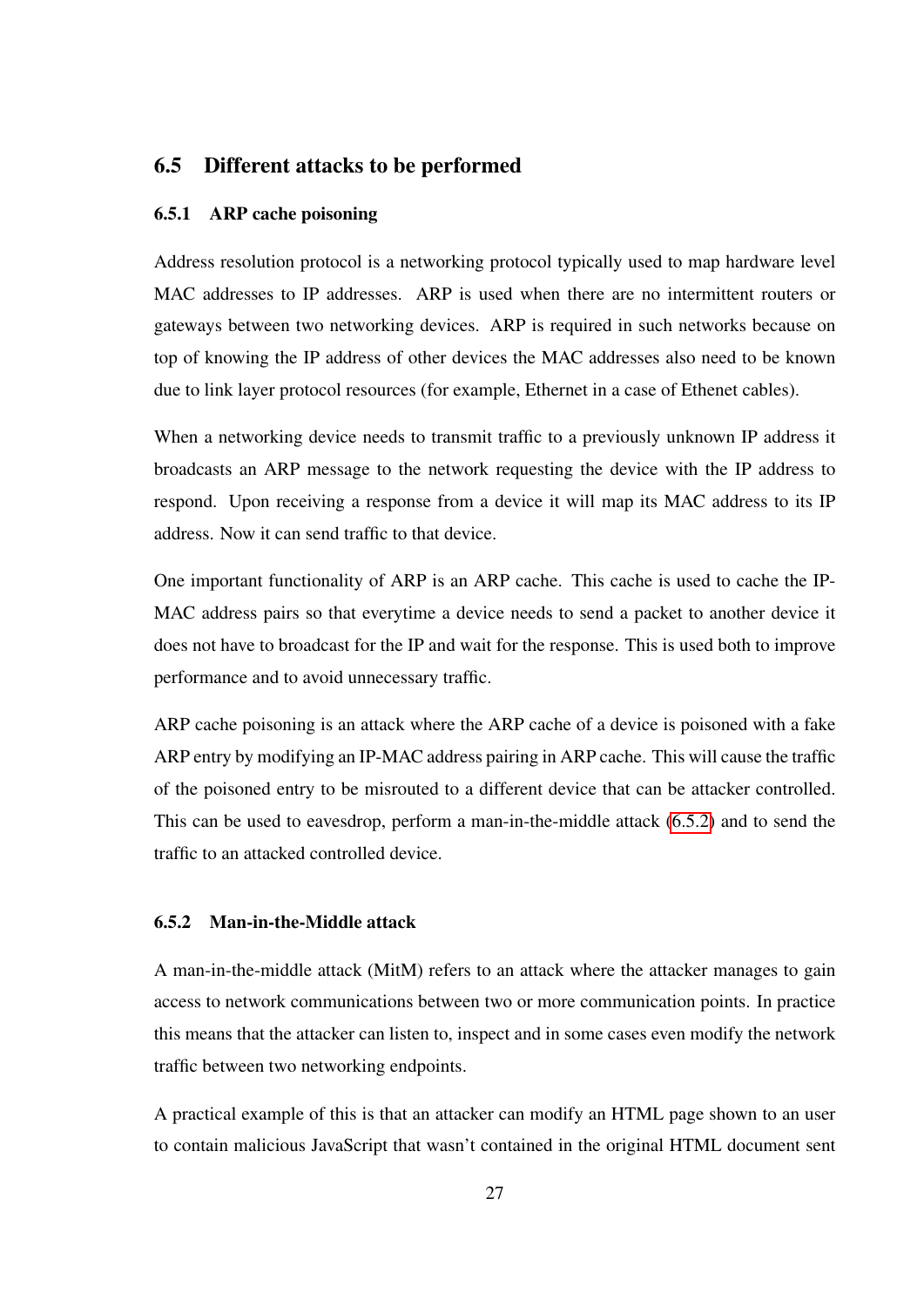by a web server.

Another practical example is the attacker listening for and capturing authentication related information such as tokens and keys. The latter example renders the authentication useless as the attacker can pretend to be a legitimate authenticated user and do everything the user is authorised to while appearing as the user in question.

#### <span id="page-32-0"></span>6.5.3 DHCP spoofing

Dynamic Host Configuration Protocol (DHCP) is a protocol used to dynamically assign network devices IP addresses and some other network configuration related values. In most common scenarios there is a single master DHCP server (though having multiple is also possible) and introducing additional DHCP servers can cause serious problems to the network. In an SDN environment it makes sense for SDN controller to act as this DHCP master server.

Obviously some client devices and the controller itself can (and probably) will have static IP adresses but it is also quite possible that some of them might have dynamic IPs.

DHCP spoofing refers to the act of introducing a rogue DHCP server to the network. This will cause problems because DHCP clients typically use automatic discovery for the DHCP server they will use (instead of a specifically configured one). In such a scenario there will be multiple DHCP servers that can and most likely will assign conflicting IP addresses. This may result in two completely separate network clients having the same IP address. Such a scenario will make the correctly routing of traffic based on IP address very troublesome and thus cause major disruptions in the networking devices using DHCP protocol.

This kind of an attack can be simply tested by introducing a second DHCP server to a network already using DHCP.

#### <span id="page-32-1"></span>6.5.4 Malicious SDN client device

Can an SDN client device controlled by malicious actor disrupt and endanger the functioning of other SDN controller connected client devices by sending maliciously modified and crafted OpenFlow messages? Such an attack could render the whole concept of SDNs worth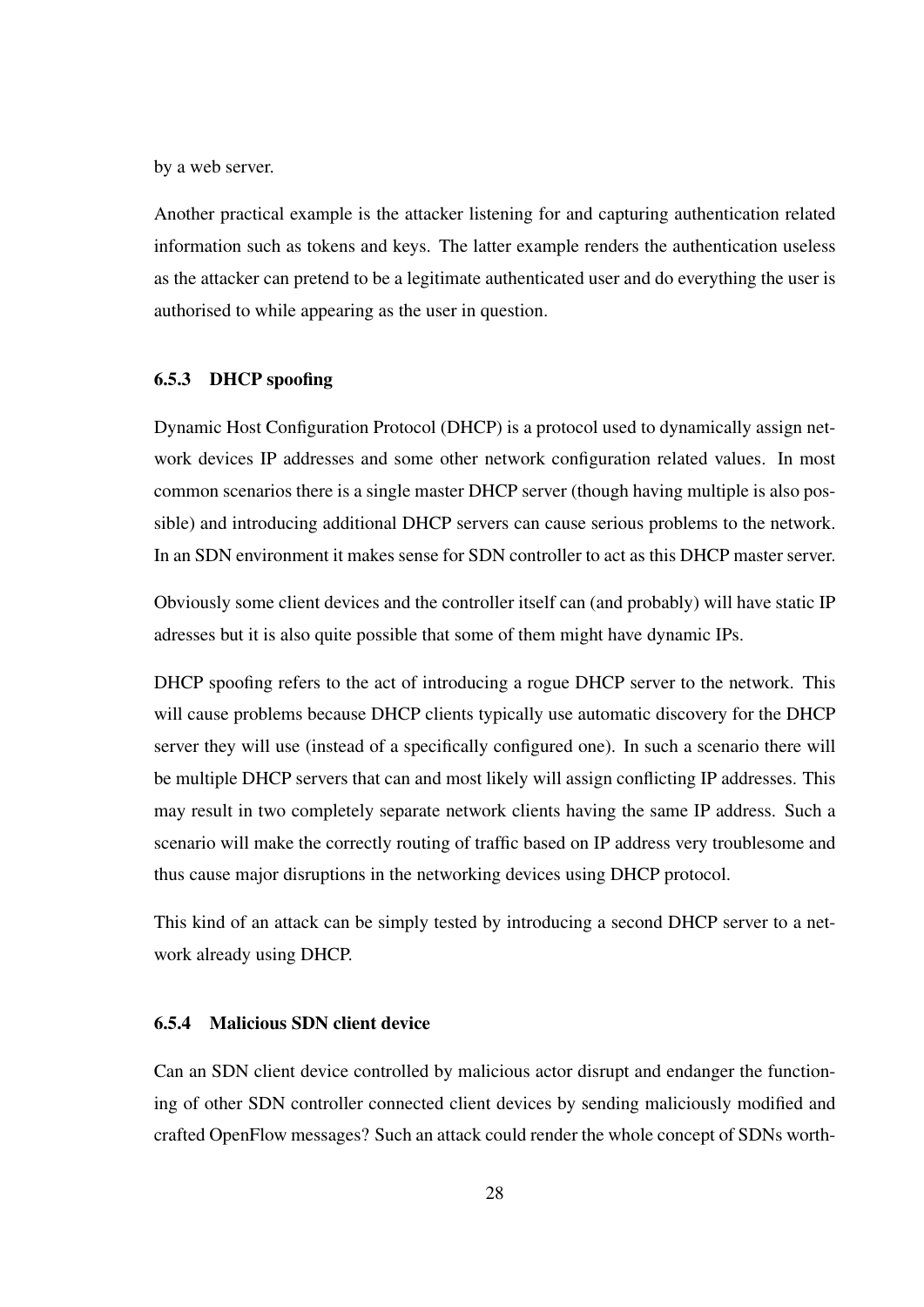less as it would completely undermine their security. Of course such a vulnerability can likely be mitigated and fixed by updates to SDN controllers and the networking protocols it and its clients use for communication.

#### <span id="page-33-0"></span>6.5.5 DoS attack of an SDN contoller

How well does the SDN controller deal with a DoS service on the controller itself?

The first point of note is that this obviously depends on the hardware, network bandwitdh and the operating environment of the controller. However for the sake of this experiment let us assume that the SDN controller does not have enough brute computing and networking capacity to deal with the DoS attack and that it is not hosted in an environment that can help it against the attack.

The main interest here is whether the SDN controller's clients can remain functional and retain some quality of service under a DoS attack on the SDN controller. An unmitigated DoS attack on the SDN controller itself may obviously render the controller itself at least somewhat non-functional but can the clients still remain functional with their existing configurations. If this is possible it would be a very positive milestone. Obviously in a such a situation new configuration changes would be slowed down to a halt or even made completely impossible under the DoS attack on the controller is mitigated or has stopped.

#### <span id="page-33-1"></span>6.5.6 DoS attack of an SDN client

Can SDN controller handle a DoS attack on a client device? What if there is a DoS attack on a client device managed by an SDN controller? How does the SDN controller react to that?

The SDN controller can mitigate the attack by changing some flow rules for the client device. Another possibility of dealing with this is distributing resources in such a way that the client device can handle the DoS attack but in the case of a serious DoS attack this might not be a viable option. Distributing the resources differently might also affect the quality of other services hosted by clients of the SDN controller which might be a complete non-starter depending on the environment.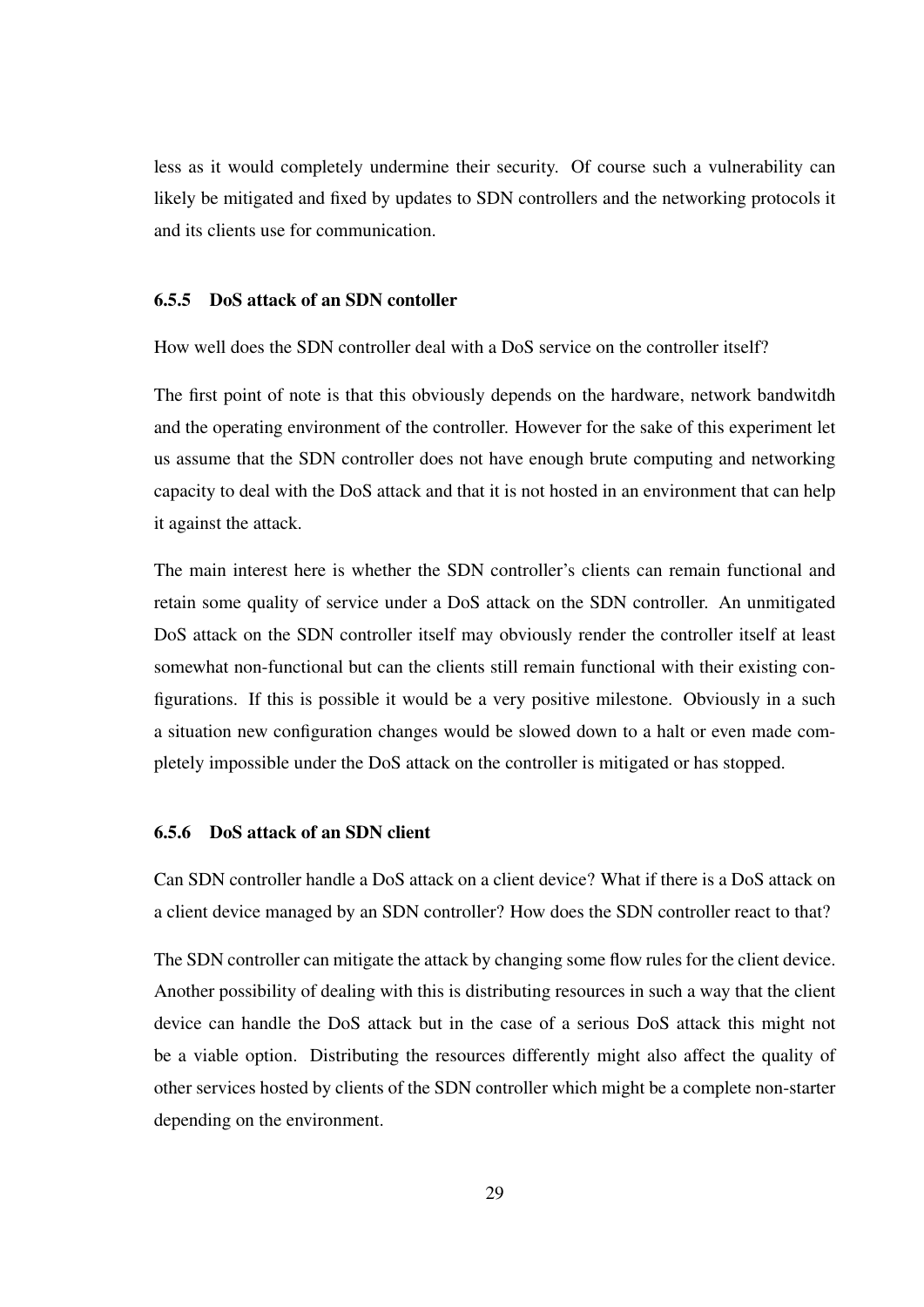A type of DoS attack called DDoS attack can be simulated using performance testing tools such as Java-based JMeter to bombard the client device with a large amount of network traffic.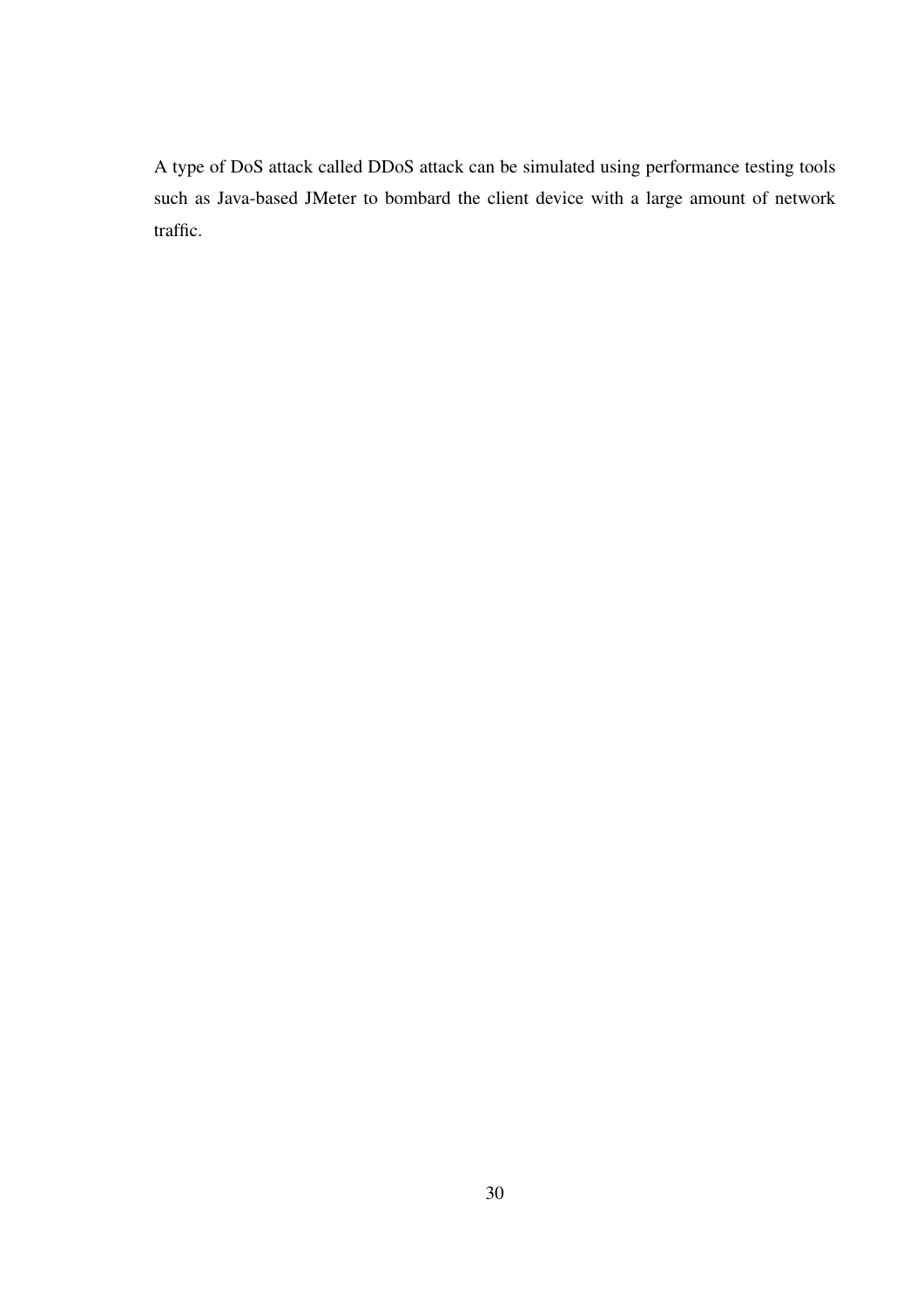# <span id="page-35-0"></span>7 Conclusions

This thesis serves as an introduction to the concepts of network function virtualisation, service chaining and software-defined networking. On top of introducing these concepts some theoretical security analysis is performed on them as different concepts and as a system consisting of all three concepts.

The proposed experiment plan includes a realistic depiction of a complete computing and networking system resembling that of some web hosting services. Building this environment will provide one with a suitable albeit basic system to perform security testing against.

All of the parts of the proposed experiment system are introduced and briefly described so that one has the basic knowledge of all these components.

The selection of different kinds of network attacks for the experiment is obviously limited. The attacks were chosen based on the following criteria: potential damage, ease of performing, simplicity and the knowledge and experience of the author.

The limited selection of different kinds of attacks should not be considered sufficient for testing production systems but is meant as a good starting point. Using the experiment laid out in this thesis one can get a good basic understanding of the security of the descibed target system. Many of these attacks serve as basis for more advanced and complicated attacks. Thus failing to deal with these attacks means that the system most probably will fail against more advanced and motivated attackers.

Most of the different attack types described in the experiment plan section are also very broad. This is done on purpose. Listing very specific attacks would not be fruitful as new attacks are continuously invented and old attacks are improved. The selection of specific forms of these types of attacks is left for the performer of the experimenter to decide.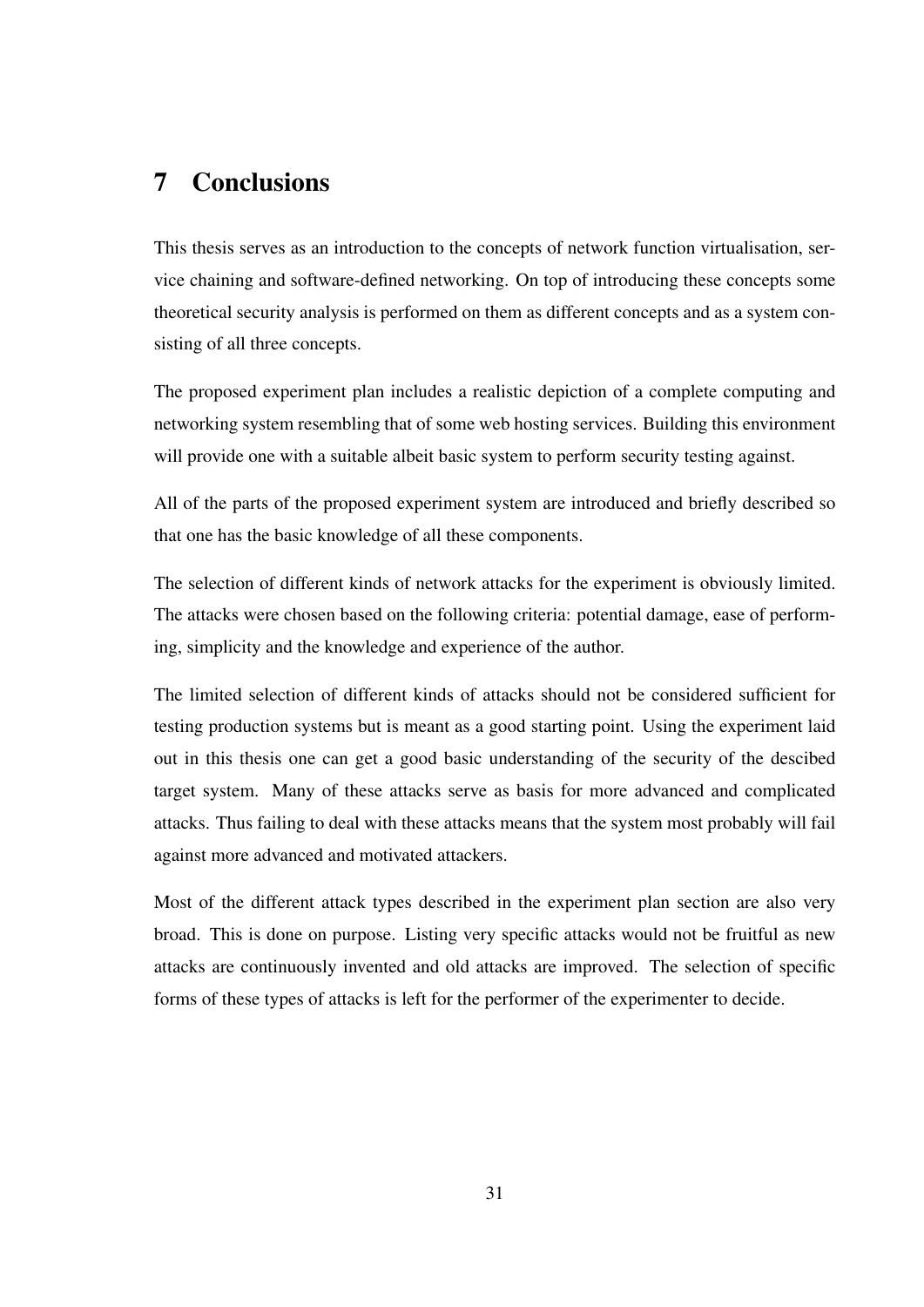# Bibliography

<span id="page-36-3"></span><span id="page-36-0"></span>Blendin, J., J. Rückert, N. Leymann, G. Schyguda, and D. Hausheer. 2014a. "Demo: Software-Defined Network Service Chaining". In *2014 Third European Workshop on Software Defined Networks,* 139–140. doi:[10.1109/EWSDN.2014.15](http://dx.doi.org/10.1109/EWSDN.2014.15).

<span id="page-36-2"></span>. 2014b. "Position Paper: Software-Defined Network Service Chaining". In *2014 Third European Workshop on Software Defined Networks,* 109–114. doi:[10.1109/EWS](http://dx.doi.org/10.1109/EWSDN.2014.14) [DN.2014.14](http://dx.doi.org/10.1109/EWSDN.2014.14).

<span id="page-36-1"></span>Chiosi, Margaret, Don Clarke, Peter Willis, Andy Reid, James Feger, Michael Bugenhagen, Waqar Khan, et al. 2012. *Network Functions Virtualisation – Introductory White Paper.* Published: A joint white paper by several ISPs published by ETSI. Visited on June 18, 2016. [http://portal.etsi.org/NFV/NFV\\_White\\_Paper.pdf](http://portal.etsi.org/NFV/NFV_White_Paper.pdf).

<span id="page-36-5"></span>Corporation, The MITRE. 2015. *CVE-2015-3456.* Published: A Common Vulnerabilities and Exposures (CVE) listing by The MITRE Corporation. Visited on June 18, 2016. [https:](https://cve.mitre.org/cgi-bin/cvename.cgi?name=cve-2015-3456) [//cve.mitre.org/cgi-bin/cvename.cgi?name=cve-2015-3456](https://cve.mitre.org/cgi-bin/cvename.cgi?name=cve-2015-3456).

<span id="page-36-6"></span>Foster, N., A. Guha, M. Reitblatt, A. Story, M. J. Freedman, N. P. Katta, C. Monsanto, et al. 2013. "Languages for Software-Defined Networks". *IEEE Communications Magazine* 51, number 2 (): 128–134. ISSN: 0163-6804. doi:[10.1109/MCOM.2013.6461197](http://dx.doi.org/10.1109/MCOM.2013.6461197).

<span id="page-36-8"></span>Gouda, M. G., and A. X. Liu. 2005. "A Model of Stateful Firewalls and Its Properties". In *2005 International Conference on Dependable Systems and Networks (DSN'05),* 128–137. doi:[10.1109/DSN.2005.9](http://dx.doi.org/10.1109/DSN.2005.9).

<span id="page-36-4"></span>Han, B., V. Gopalakrishnan, L. Ji, and S. Lee. 2015. "Network Function Virtualization: Challenges and Opportunities for Innovations". *IEEE Communications Magazine* 53, number 2 (): 90–97. ISSN: 0163-6804. doi:[10.1109/MCOM.2015.7045396](http://dx.doi.org/10.1109/MCOM.2015.7045396).

<span id="page-36-7"></span>Hynninen, P., and M. Kauppinen. 2014. "A/B Testing: A Promising Tool for Customer Value Evaluation". In *2014 IEEE 1st International Workshop on Requirements Engineering and Testing (RET),* 16–17. doi:[10.1109/RET.2014.6908673](http://dx.doi.org/10.1109/RET.2014.6908673).